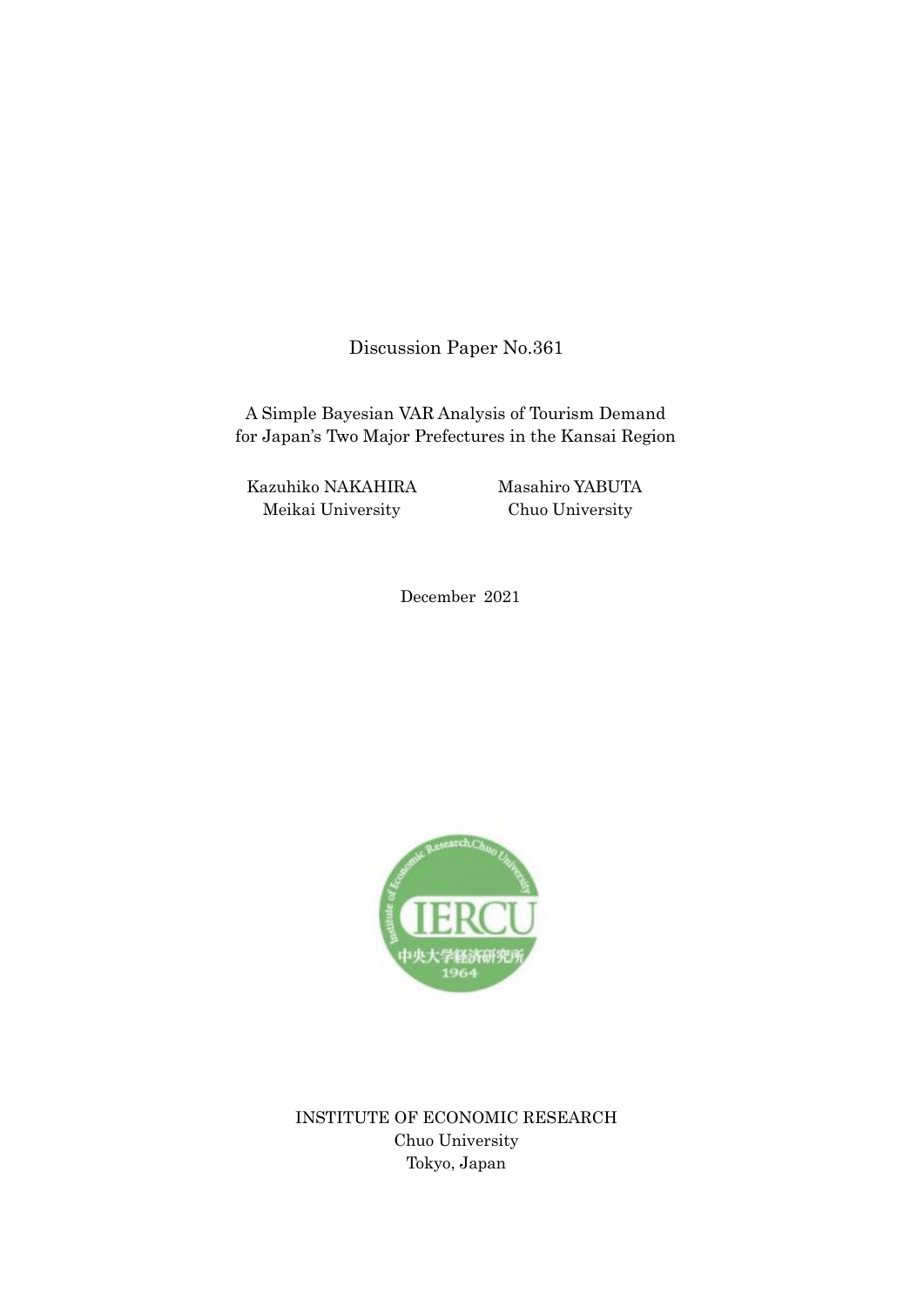# **ASimple Bayesian VAR Analysis ofTourism Demand for Japan's Two Major Prefecturesin the Kansai Region** *(Preliminary Working Draft: Please do not cite or quote without permission of the authors.)*

### **Kazuhiko NAKAHIRA**

Professor, Faculty of Economics, Meikai University E-mail: nakahira@meikai.ac.jp

# **Masahiro YABUTA**

Professor, Faculty of Economics, Chuo University E-mail: yabuta@tamacc.chuo-u.ac.jp

### **Abstract**

This paper investigates the influence of economic variables on tourism demand for Japan's two major cities in western region is conducted by utilizing BVAR methodology.In this research, we assume that prior distribution function and the posterior one are in the same distribution family and utilize one of the conjugate priors  $-$  Litterman or Minnesota prior. The cumulative impulse response of Kyoto are consistent with the conventional belief. However, the estimated responses of tourism demand in Osaka to the several economic shocks seem to be inconsistent with the conventional assumption.

*Keywords***:**Bayesian VAR,Litterman or Minnesota prior, tourism demand

*JELclassification***:**C11, O20, Z30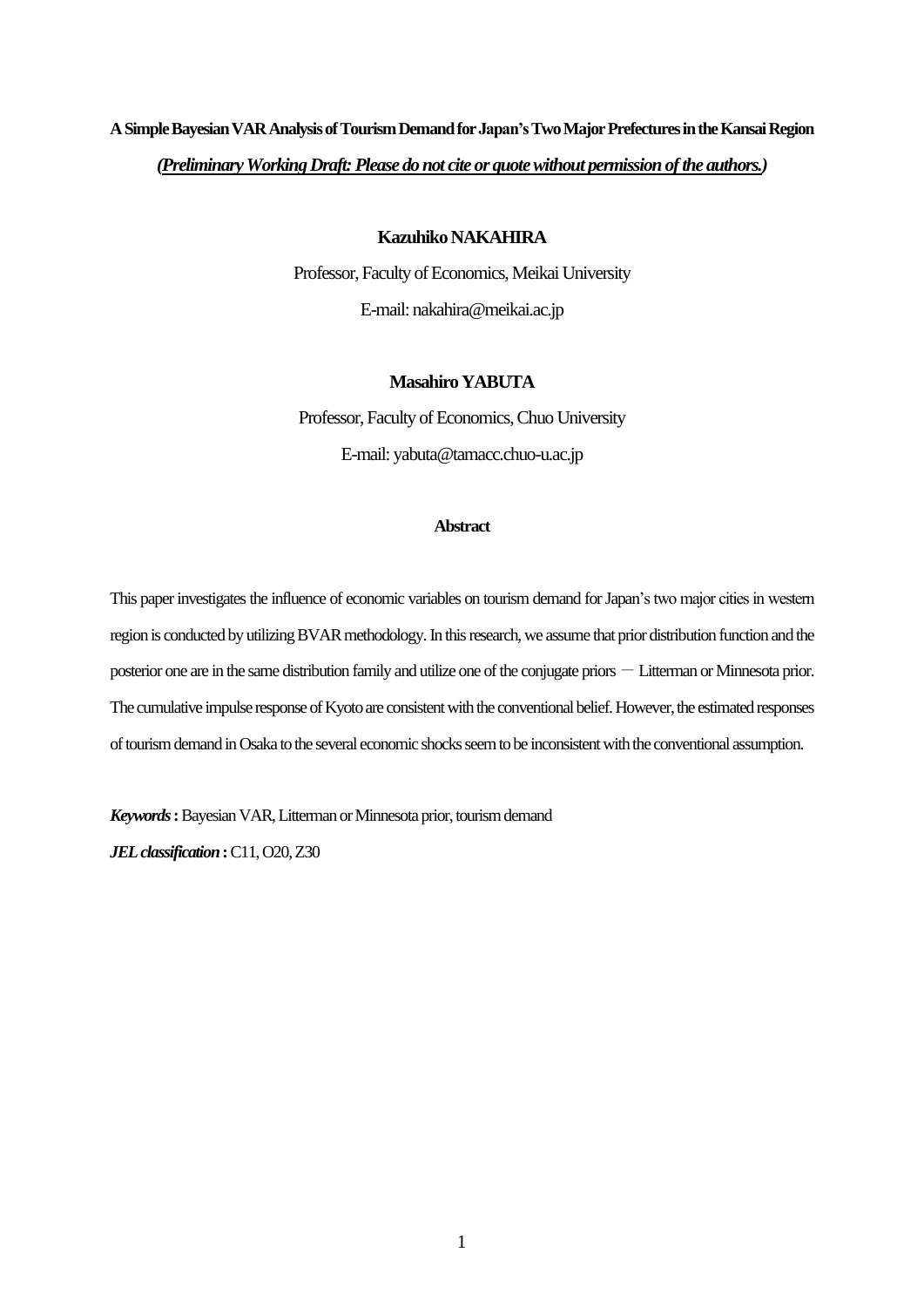### **1. Introduction**

As is well known, VAR (vector autoregression) methodology has been broadly utilized to analyse social change since the pioneering work of Sims (1980). Especially, SVAR (structural vector autoregression) or identified VAR model is widely applied to macro-economic research. For example, Sims (1992) puts stress on the role of short-term market interest rate as the factor for monetary policy with recursive identification frameworks of SVAR. Blanchard and Watson (1986), Gali (1992), Gordon and Leeper (1994), and Lastrapes and Selgin (1995) apply a non-recursive approach to impose contemporaneous restrictions for identification. In addition, Bernanke and Mihov (1998) adopt the block-recursive approach to identify the shocks to monetary policy.

 On the other hand, the BVAR (Bayesian vector autoregression) model has been used as the Bayesian-flavored VAR specification for empirical analysis, which connects priors with information incorporated in sample. BVAR decreases the risk of over-parameterization by the imposition of special restrictions on the parameters in VAR process(the so-called "shrinking parameters") through their prior probability distribution functions. The prior probability distribution function contains the prior which include the mean and variance of the distribution. The prior probability distribution function describes the range of uncertainty of the prior mean, and it revised by sample information if underlying distribution significantly differs from the prior. Furthermore, the posterior distribution function for parameter in BVAR model can be given from the combination of the prior distribution function and the distribution of the sample data.One difficult problem is whether the prior distribution function and the posterior are in the same distribution family. In this research, we assume that they are in the same distribution family and utilize one of the conjugate priors  $-$  Litterman or Minnesota prior. Taking the above features into account, the empirical analysis utilizing BVAR methodology to investigate the influence of economic variables on tourism demand for Japan's two major cities in western region is conducted in this study.

The reminder of this paper is organized as follows. Section 2 highlights the characteristics of the Bayesian econometric analysis with the Litterman or Minnesota Prior. Section 3 is for data set. Section 4 describes the empirical study utilizing the BVAR, and Section 5 presents the concluding remarks.

#### **2. Bayesian Econometric Analysiswith the Litterman or Minnesota Prior**

 Vector autoregression (autoregressive) (VAR) models have been widely used as a tool for empirical multivariate economic analysis since the 1980s. However, it is said that VAR models include the so-called "overparameterization problem" when it applied in large models with many parameters. We have at least two kinds of coping methods for this problem – "structural vector autoregression model" (SVAR: way of application of theoretical constraints) and "Bayesian vector autoregression model" (BVAR: way of application of Bayesian theory).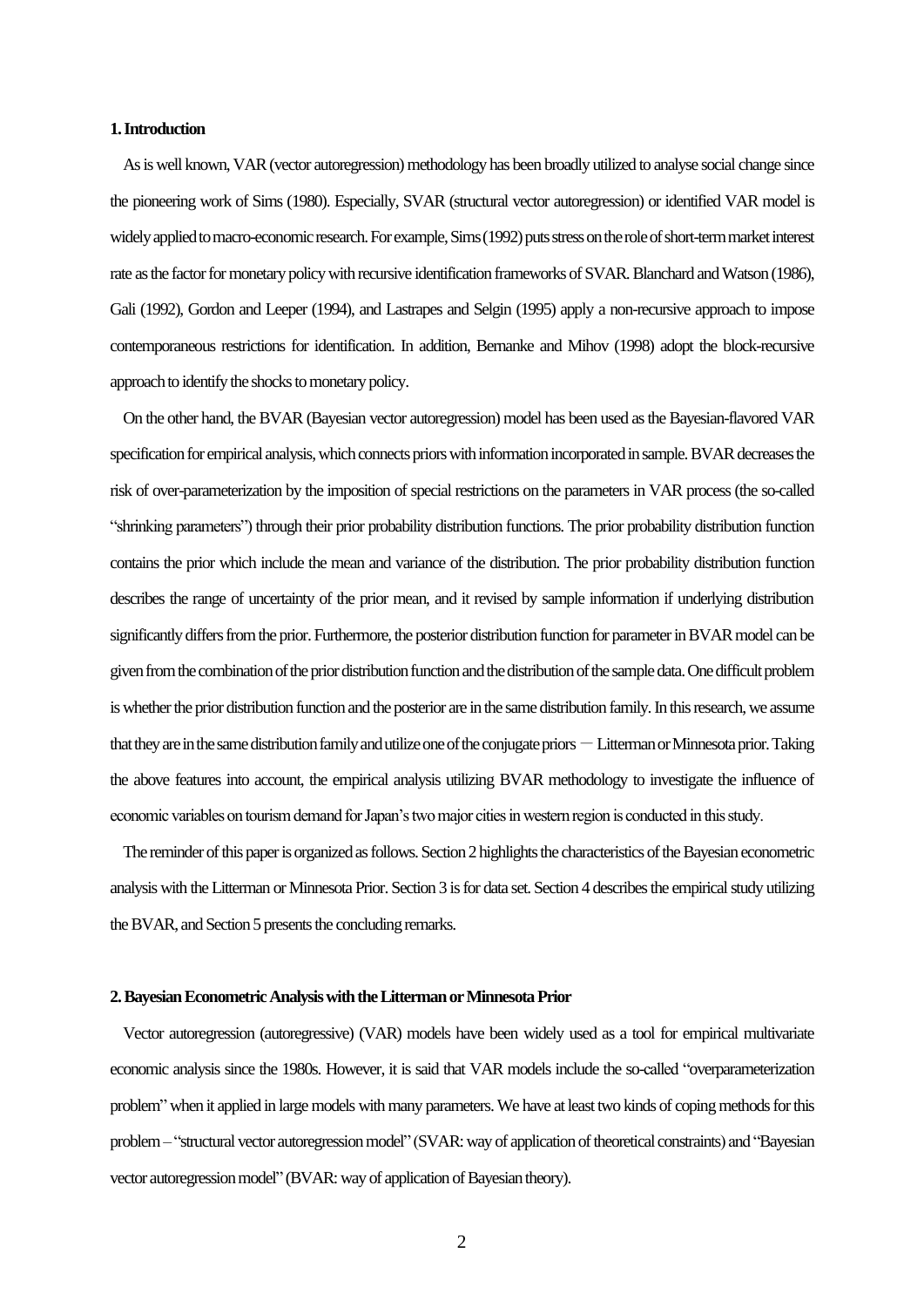Generally, a VAR models for our estimation are inclined to have many parameters, and some of them might be significant only by coincidence. In this kind of situation, they do not have substantive information if estimated. In this context, the BVAR approach deals with this kind of topic by defining the prior for parameters.

 Bayesian statistical flamework connect the distribution properties of the prior distribution, likelihood, posterior distribution based on the assumption that the parameters can be regarded as random variable. The "prior" expresses the external distributional information derived from the "belief" on the parameters. The "likelihood" means the information of the sample probability distribution function. By the "Bayes' Theorem", the "prior distribution" is related to the data likelihood results in the "posterior distribution".

If we denote the data by y, the parameters of interest by  $\theta = (\beta, \Sigma)$ , the prior distribution by  $\pi(\theta)$ , the likelihood by  $l(y|\theta)$ , we can express  $\pi(\theta|y)$ , "posterior distribution", as

$$
\pi(\theta|y) = \frac{\pi(\theta)l(y|\theta)}{\int \pi(\theta)l(y|\theta)d\theta} \tag{1}
$$

where the denominator describes a normalizing constant without randomness. Therefore, the posterior is proportional to the product of  $l(y|\theta)$  and the  $\pi(\theta)$ :

$$
\pi(\theta|y) \propto \pi(\theta)l(y|\theta). \tag{2}
$$

The theoretical connection between this specification and BVAR approach requires the following the basic  $VAR(p)$ model

$$
y_t = a_0 + \sum_{j=1}^p a_j y_{t-j} + \epsilon_t
$$
 (3)

where  $y_t$  (for  $t = 1, ..., T$ ) is an  $m \times 1$  vector with observations on  $m$  different series.  $\epsilon_t$  is an  $m \times 1$  vector of errors where  $\epsilon_t \sim N(0, \Sigma_{\epsilon})$ , *i*. *i*. *d*..

For simplicity, this equation can be written as:

$$
Y = XA + E \tag{4}
$$

or

$$
y_t = (I_m \otimes X)\theta + e \tag{5}
$$

where Y and E are  $T \times m$  matrices,  $X = (x_1, ..., x_t)'$  is a  $T \times (mp + 1)$  matrix for  $x_t = (1, y'_{t-1}, ..., y'_{t-q})$ ,  $I_m$ is the *m*-dimension identity matrix,  $\theta = \nu e x(x)$ , and  $e \sim N(0, \Sigma_{\epsilon} \otimes I_T)$ .

By applying equation (5), the likelihood function is written as the following form.

$$
l(\theta, \Sigma_{\epsilon}) \propto \left| \Sigma_{\epsilon} \otimes I_T \right|^{-\frac{1}{2}} exp \left\{ -\frac{1}{2} \left( y - \left( I_m \otimes X \right) \theta \right)' \left( \Sigma_{\epsilon} \otimes I_T \right)^{-1} \left( y - \left( I_m \otimes X \right) \theta \right) \right\}
$$
(6)

Assuming that  $\Sigma_\epsilon$  is known and a multivariate normal prior for  $\theta$  to explain the derivation of the posterior moments: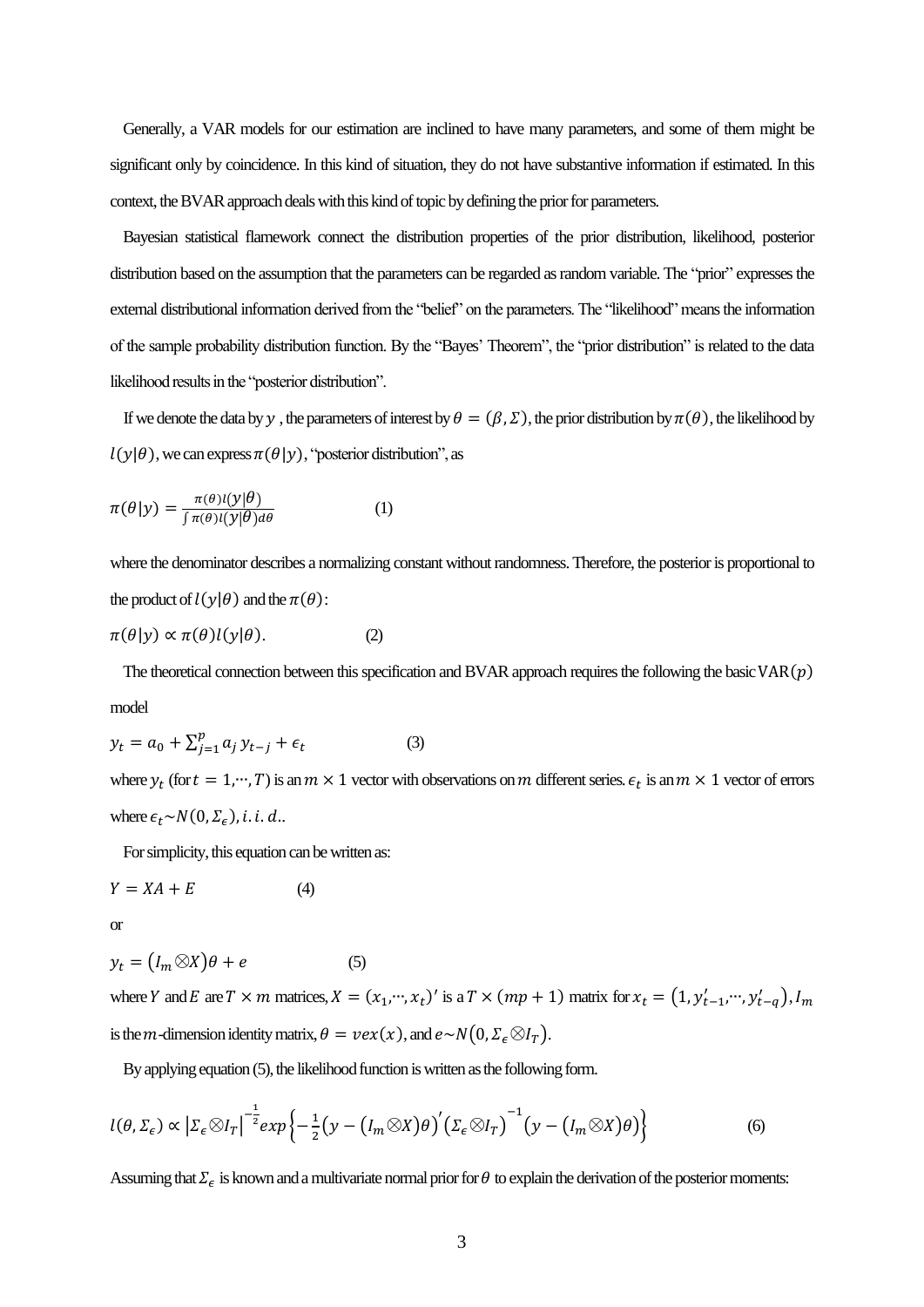$$
\Pi(\theta) \propto |V_0|^{-\frac{1}{2}} exp\left\{-\frac{1}{2}(\theta - \theta_0)'V_0^{-1}(\theta - \theta_0)\right\} \tag{7}
$$

where  $\theta_0$  is the mean of prior and  $V_0$  is the covariance of the prior. The posterior density is expressed by the following formas a multivariate normal probability density function if we combine equation (6) and (7):

$$
\pi(\theta|y) = exp\left\{-\frac{1}{2}\left(\left(\left(V_0^{-\frac{1}{2}}(\theta - \theta_0)\right)' \left(V_0^{-\frac{1}{2}}(\theta - \theta_0)\right)\right) + \left\{\left(\Sigma_{\epsilon}^{-\frac{1}{2}} \otimes I_T\right)y - \left(\Sigma_{\epsilon}^{-\frac{1}{2}} \otimes X\right)\theta\right\} \left\{\left(\Sigma_{\epsilon}^{-\frac{1}{2}} \otimes I_T\right)y - \left(\Sigma_{\epsilon}^{-\frac{1}{2}} \otimes X\right)\theta\right\}\right\}.
$$
\n(8)

Defining  $\omega$  and W as

$$
\omega \equiv \begin{bmatrix} V_0^{-\frac{1}{2}} \theta_0 \\ \left( \Sigma_{\epsilon}^{-\frac{1}{2}} \otimes X \right) \end{bmatrix} \text{ and } W \equiv \begin{bmatrix} V_0^{-\frac{1}{2}} \\ \left( \Sigma_{\epsilon}^{-\frac{1}{2}} \otimes X \right) \end{bmatrix}, \tag{9}
$$

we get the exponential part in equation (8) is described as

$$
\Pi(\theta|y) \propto \exp\left\{-\frac{1}{2}(W - W\theta)'(W - W\theta)\right\} \propto \exp\left\{-\frac{1}{2}(\theta - \bar{\theta})'W'W(\theta - \bar{\theta}) + (\omega - W\bar{\theta})'(\omega - W\bar{\theta})\right\}
$$
\n(10)

where the mean value of the posterior,  $\bar{\theta}$ , has the specification:

$$
\bar{\theta} = (W'W)^{-1}W'\omega = \left[V_0^{-1} + \left(\Sigma_{\epsilon}^{-1} \otimes X'X\right)\right]^{-1} \left[V_0^{-1}\theta_0 + \left(\Sigma_{\epsilon}^{-1} \otimes X\right)'\mathbf{y}\right]
$$
(11)

If the  $\Sigma_\epsilon$  is known, the  $\bar{\theta}$  in equation (10) does not include randomness. In this context, the posterior distribution may be simply described by the form:

$$
\Pi(\theta|y) \propto \exp\left\{-\frac{1}{2}(\theta - \bar{\theta})'W'W(\theta - \bar{\theta})\right\} = \exp\left\{-\frac{1}{2}(\theta - \bar{\theta})'\bar{V}^{-1}(\theta - \bar{\theta})\right\} \tag{12}
$$

where the covariance of posterior,  $\overline{V}$ , is

$$
\overline{V} = \left[V_0^{-1} + \left(\Sigma_{\epsilon}^{-1} \otimes X'X\right)\right]^{-1} \tag{13}
$$

 In the Bayesian econometric flamework, the prior distribution function of the parameter for estimation is constituted based on the "belief" of the researcher to reflect the prior information. One of the important problems is whether the prior distribution function and the posterior are in the same distribution family. If they are in the same distribution family, then we can conduct the simple analytical estimation process of the Bayesian VAR by using some conjugate priors. If not, we should implement some kinds of simulation-based inference like the Markov Chain Monte Charlo (MCMC) method, the Gibbs Sampling, and so on.<sup>1</sup> In the case of this study dealing with tourism behavior, our research might be in the former

<sup>&</sup>lt;sup>1</sup> See Chan, Koop, Poirier, and Tobias (2019) for details of the Markov Chain Monte Charlo (MCMC) method, the Gibbs Sampling.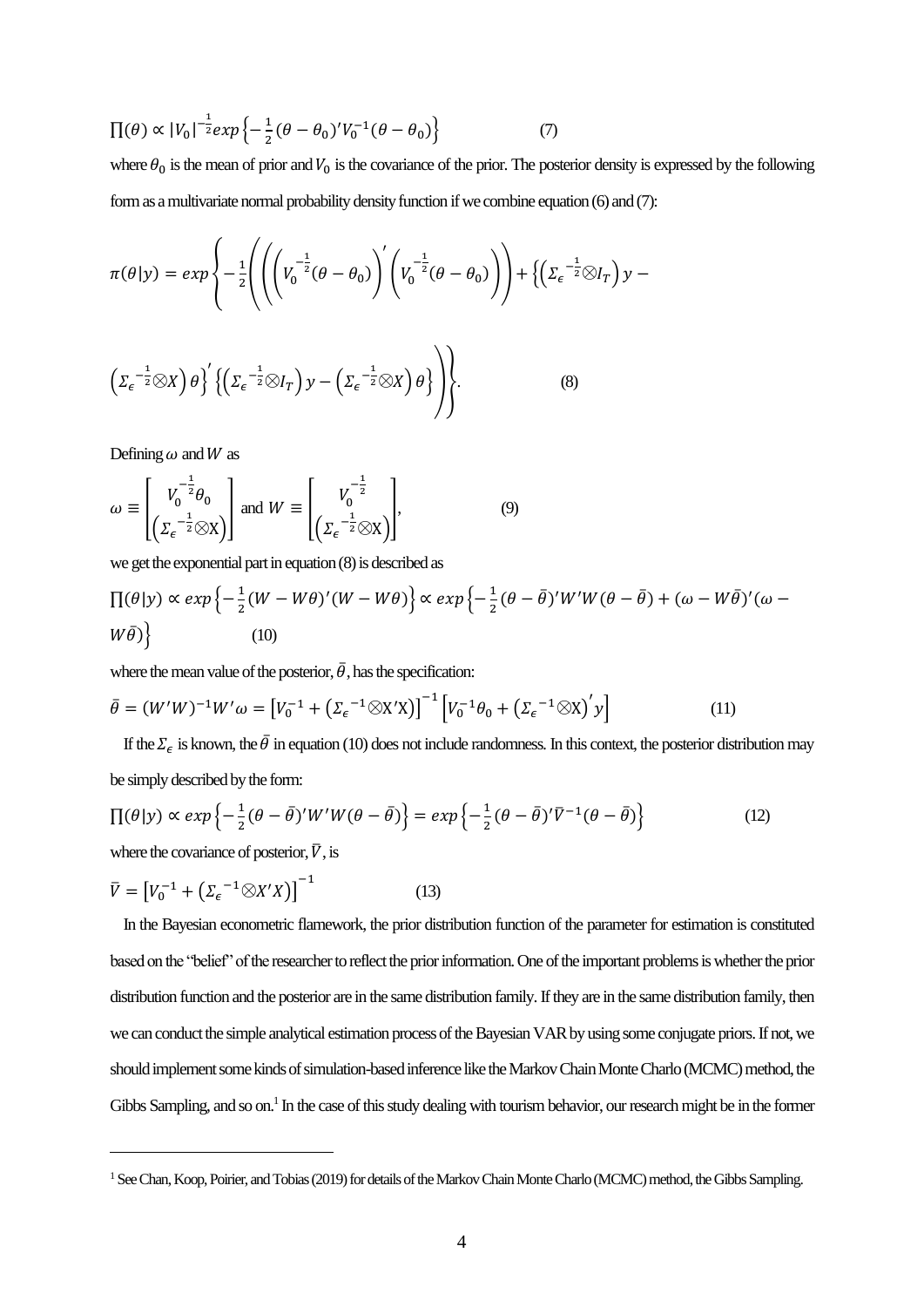one, and we could select some applicable prior, for example, the so-called "Litterman or Minnesota prior", "The Normal-Wishart Prior", "The Sims-Zha normal-Wishart prior", and "The Sims-Zha normal-flat prior". Concretely, we apply the "Litterman or Minnesota prior" for our estimation, which assumes a normal prior on  $\theta$ , the prior, with fixed  $\Sigma_\epsilon$  in VAR process. This prior was initially developed by, for instance, Litterman (1986) and Doan, Litterman, and Sims (1984). This prior treats  $\Sigma_\epsilon$  is fixed or known. Therefore,  $\Sigma_\epsilon$  should be replaced by the estimated  $\widehat{\Sigma_\epsilon}$ . In general, there are three options for estimating  $\widehat{\Sigma_{\epsilon}}$  - (1) Univariate AR estimate, (2) Diagonal VAR estimate, (3) Full VAR estimate. In this sense, we should specify a prior for  $\theta$  because we estimate  $\widehat{\Sigma_{\epsilon}}$ . Usually, the Litterman or Minnesota prior assumes that  $\theta \sim N(\theta_0, V_0)$ . The hyper-parameter  $\mu_1 = 0$  derives  $\theta_0 = 0$  (a zero-mean model). But the prior covariance should not be zero,  $V_0 \neq 0$ . The  $\theta_0 = 0$  case could lessen the risk of over-fitting.

 The explanatory variables in any equation of the VAR model is divided into own lags of dependent variable, lags of the other dependent variables, and any exogenous variables, including constant term. The factors of  $V_0$  corresponding to exogenous variables are set to infinity. It means that no information of the exogenous variables is included in the prior. The remainder of  $V_0$  is a diagonal matrix that includes diagonal elements  $v_{ij}^i$  for  $l=1,\cdots,p$ 

$$
v_{ij}^{i} = \begin{bmatrix} \left(\frac{\lambda_{1}}{l^{\lambda_{3}}}\right)^{2} & \text{for } (i \neq j) \\ \left(\frac{\lambda_{1} \lambda_{2 \sigma_{i}}}{l^{\lambda_{3}} \sigma_{j}}\right)^{2} & \text{for } (i \neq j) \end{bmatrix}
$$
(14)

where  $\sigma_i^2$  is the *i*-th diagonal element of  $\Sigma_\epsilon$ . This setting simplifies the selection of the specification of all the elements of  $V_0$  into the choice of the scalars, the hyper-parameters,  $\lambda_1$ ,  $\lambda_2$ , and  $\lambda_3$ . The  $\lambda_1$  and  $\lambda_2$  are overall tightness and relative cross-variable weight, respectively. The  $\lambda_3$  is the lag decay and the coefficients are increasingly shrunk toward zero as lag length increases. These hyper-parameter scalar values may lead to smaller or larger variances of coefficients  $-$  tightening or loosing the prior.The setting of the values of these scalars depends on the empirical estimation.<sup>2</sup>

After the selection of prior, the posterior for  $\theta$  takes the following specification:

$$
\theta \sim N(\bar{\theta}, \bar{V}) \tag{15}
$$

where

$$
\overline{V} = \left[V_0^{-1} + \left(\widehat{\Sigma_{\epsilon}}^{-1} \otimes X'X\right)\right]^{-1} \tag{16}
$$

and

$$
\bar{\theta} = \bar{V} \left[ V_0^{-1} \theta_0 + \left( \bar{\Sigma}_{\epsilon}^{-1} \otimes \mathbf{X} \right)' y \right] \tag{17}
$$

 $2$  Litterman (1986) proposes the other type of explanation with respect to this problem.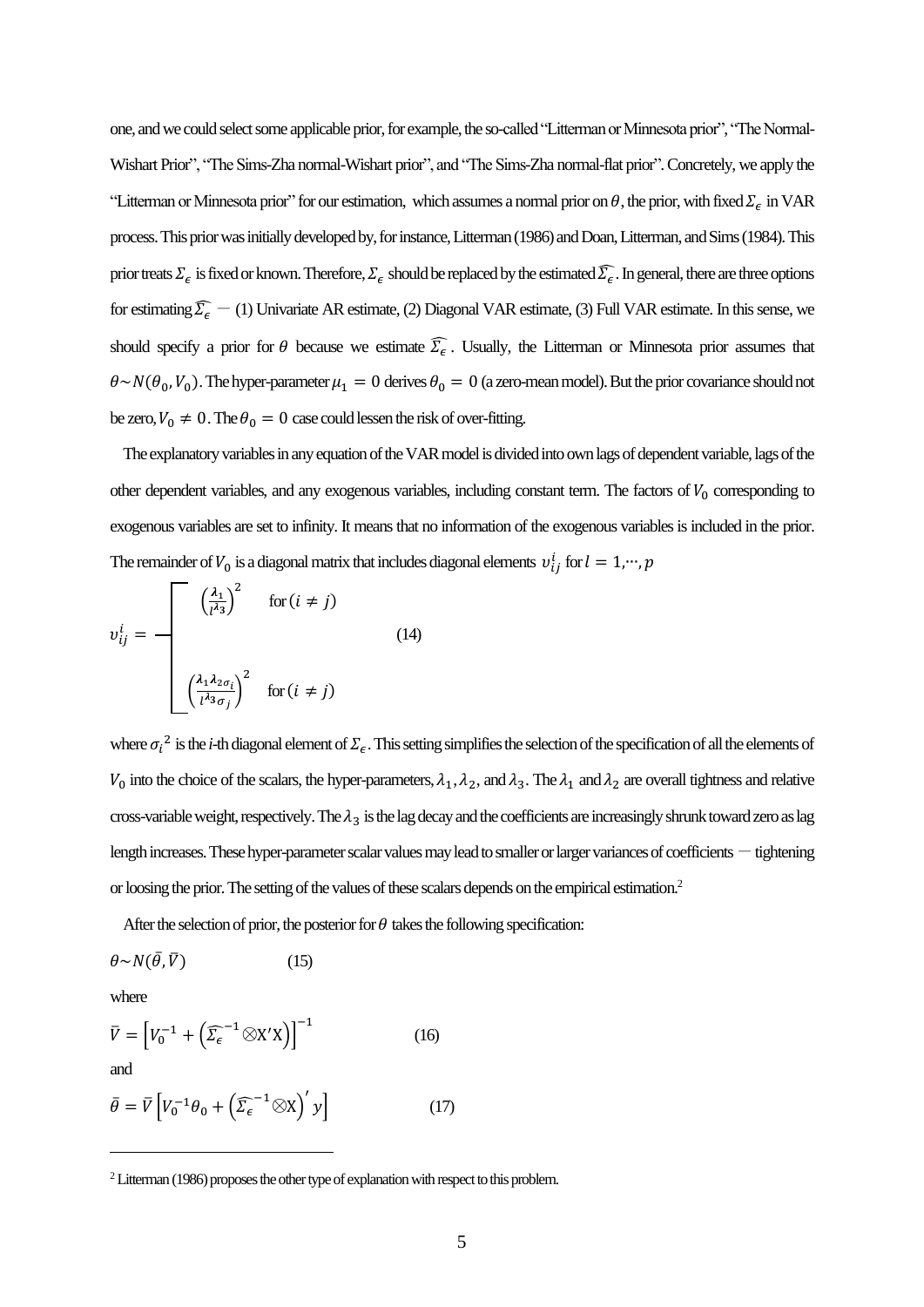### **3. The Data**

 This section describes the data set used in the empirical analysis utilizing BVAR methodology to investigate the influence of economic variables on tourism demand for Japan's two major prefectures in western region  $-$  Kyoto and Osaka- is conducted in this study. Our estimations are conducted utilizing monthly data spanning the period 2013: January to 2021: August, and our data set is constructed by the following variables.<sup>3</sup>

*V*: approximate total number of overnight guests; prefectural data (Kyoto, Osaka), monthly, data listedin Table 9 in result of the survey "Overnight Travel Statistics," second preliminary estimate, issued by the Japan Tourism Agency, Ministry of Land, Infrastructure, Transport, and Tourism.

*C*: heavy fuel oil for industry, type A (for heavy loaded lorry), regional basis(Kinki region), monthly, unit: Yen / Litter, excluding consumption tax, in result of the survey of oil marketing products, issued by the Agency for Natural Resources and Energy -Ministry of Economy, Trade and Industry.

*I*: indices of industrial production, prefectural data (Kyoto, Osaka), monthly, original index, manufacturing (Item Number: 20000000 for Kyoto and 21000011 for Osaka), base year = 2015, issued by each prefectural government office and the Ministry of Economy, Trade, and Industry.

*P*: consumer price index, data for major cities (City of Kyoto and City of Osaka), monthly, original index, all items, base year = 2020, issued by the Ministry of Internal Affairs and Communications.

 Our empirical analysis casts a spotlight on the Japan's two major areasin western region, or on the Kyoto and Osaka. concretely. the variables, "*V*" and "*I*" reflect the prefectural-level data that were observed by several local governmental offices, while "*P"*in our estimation is city-level (municipality) data as the proxy variable for the prefectural one since the data on Kyoto and Osaka prefectures are not available. Similarly, because prefectural data onthe heavy fuel oil for industry also are not available, regional basis data for Kinki area (that includes Kyoto and Osaka) on the heavy fuel oil "C" is

<sup>&</sup>lt;sup>3</sup> The data on "approximate total number of overnight guests" can be retrieved from the website of the Japan Tourism Agency, Ministry of Land, Infrastructure, Transport, and Tourism (https://www.mlit.go.jp/kankocho/siryou/toukei/shukuhakutoukei.html). The "heavy fuel oil for industry, type A (for heavy loaded lorry), regional basis (Kinki area)" is obtained from the Agency for Natural Resources and Energy's website (https://www.enecho.meti.go.jp/statistics/petroleum\_and\_lpgas/pl007/results.html). The "consumer price index" is available from the "e-stat" website (https://www.e-stat.go.jp/stat-search/files?page=1&toukei=00200573). The data on "Indices of Industrial Production (prefectural data)" can be retrieved from the website of the Ministry of Economy, Trade, and Industry (https://www.meti.go.jp/statistics/tyo/iip/chiiki/index.html).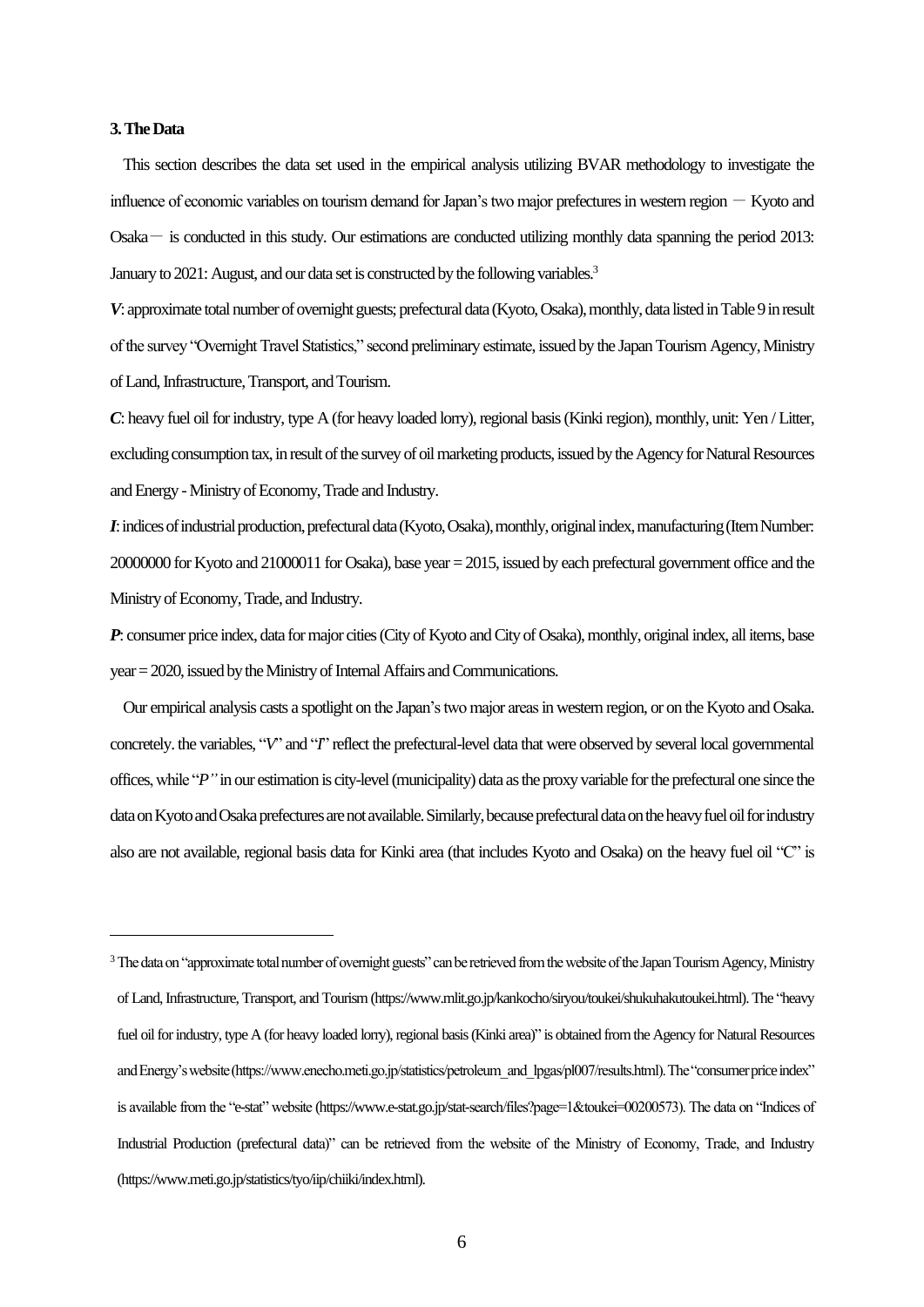adopted. "*V*" and "C" work as the proxy variables for tourism demand and transportation cost of the tourism in our consideration, respectively. "*I*" and "*P*" are the proxy variables for vitality of regional economy and regional price level.

 In this study, Logarithmic transformation (natural logarithm) is performed on all the variables listed above, and a first differences of them are taken for the (monthly) rate of change. Namely,  $DV = lnV_t - lnV_{t-1}$ ,  $DC = lnC - lnC_{t-1}$ ,  $DP = lnP_t - lnP_{t-1}$ , and  $DI = lnI_t - lnI_{t-1}$ . ("ln" means the natural logarithm)

#### **4. Empirical Result**

 This section is constructed to investigate the tourism demand for Japan's two major prefectures in the Kansai region, namely, Kyoto and Osaka. The empirical estimations by utilizing BVAR(Bayesian vector autoregression) model based on the Litterman or Minnesota Prior with the variables explained in the former section for Kyoto and Osaka are conducted. The following specifications are applied in our estimation.

$$
DV_{t} = \alpha_{1,1}DV_{t-1} + \alpha_{1,2}DV_{t-2} + \cdots + \alpha_{1,12}DV_{t-12}
$$
  
\n
$$
+ \alpha_{2,1}DC_{t-1} + \alpha_{2,2}DC_{t-2} + \cdots + \alpha_{2,12}DC_{t-12}
$$
  
\n
$$
+ \alpha_{3,1}DP_{t-1} + \alpha_{3,2}DP_{t-2} + \cdots + \alpha_{3,12}DP_{t-12}
$$
  
\n
$$
+ \alpha_{4,1}DI_{t-1} + \alpha_{4,2}DI_{t-2} + \cdots + \alpha_{4,12}DI_{t-12}
$$
  
\n
$$
+ c_{1} + \varepsilon_{1t}
$$
 (18)  
\n
$$
DC_{t} = \alpha_{1,1}DV_{t-1} + \alpha_{1,2}DV_{t-2} + \cdots + \alpha_{1,12}DV_{t-12}
$$
  
\n
$$
+ \alpha_{2,1}DC_{t-1} + \alpha_{2,2}DC_{t-2} + \cdots + \alpha_{2,12}DC_{t-12}
$$
  
\n
$$
+ \alpha_{3,1}DP_{t-1} + \alpha_{3,2}DP_{t-2} + \cdots + \alpha_{3,12}DP_{t-12}
$$
  
\n
$$
+ \alpha_{4,1}DI_{t-1} + \alpha_{4,2}DI_{t-2} + \cdots + \alpha_{4,12}DI_{t-12}
$$
  
\n
$$
+ c_{2} + \varepsilon_{2t}
$$
 (19)  
\n
$$
DI_{t} = \alpha_{1,1}DV_{t-1} + \alpha_{1,2}DV_{t-2} + \cdots + \alpha_{1,12}DV_{t-12}
$$
  
\n
$$
+ \alpha_{2,1}DC_{t-1} + \alpha_{2,2}DC_{t-2} + \cdots + \alpha_{2,12}DC_{t-12}
$$
  
\n
$$
+ \alpha_{3,1}DP_{t-1} + \alpha_{3,2}DP_{t-2} + \cdots + \alpha_{3,12}DP_{t-12}
$$
  
\n
$$
+ \alpha_{4,1}DI_{t-1} + \alpha_{4,2}DI_{t-2} + \cdots + \alpha_{4,12
$$

$$
DP_{t} = \alpha_{1,1}DV_{t-1} + \alpha_{1,2}DV_{t-2} + \dots + \alpha_{1,12}DV_{t-12}
$$

$$
+ \alpha_{2,1}DC_{t-1} + \alpha_{2,2}DC_{t-2} + \dots + \alpha_{2,12}DC_{t-12}
$$

$$
+ \alpha_{3,1}DP_{t-1} + \alpha_{3,2}DP_{t-2} + \dots + \alpha_{3,12}DP_{t-12}
$$

$$
+ \alpha_{4,1}DL_{t-1} + \alpha_{4,2}DL_{t-2} + \dots + \alpha_{4,12}DL_{t-12}
$$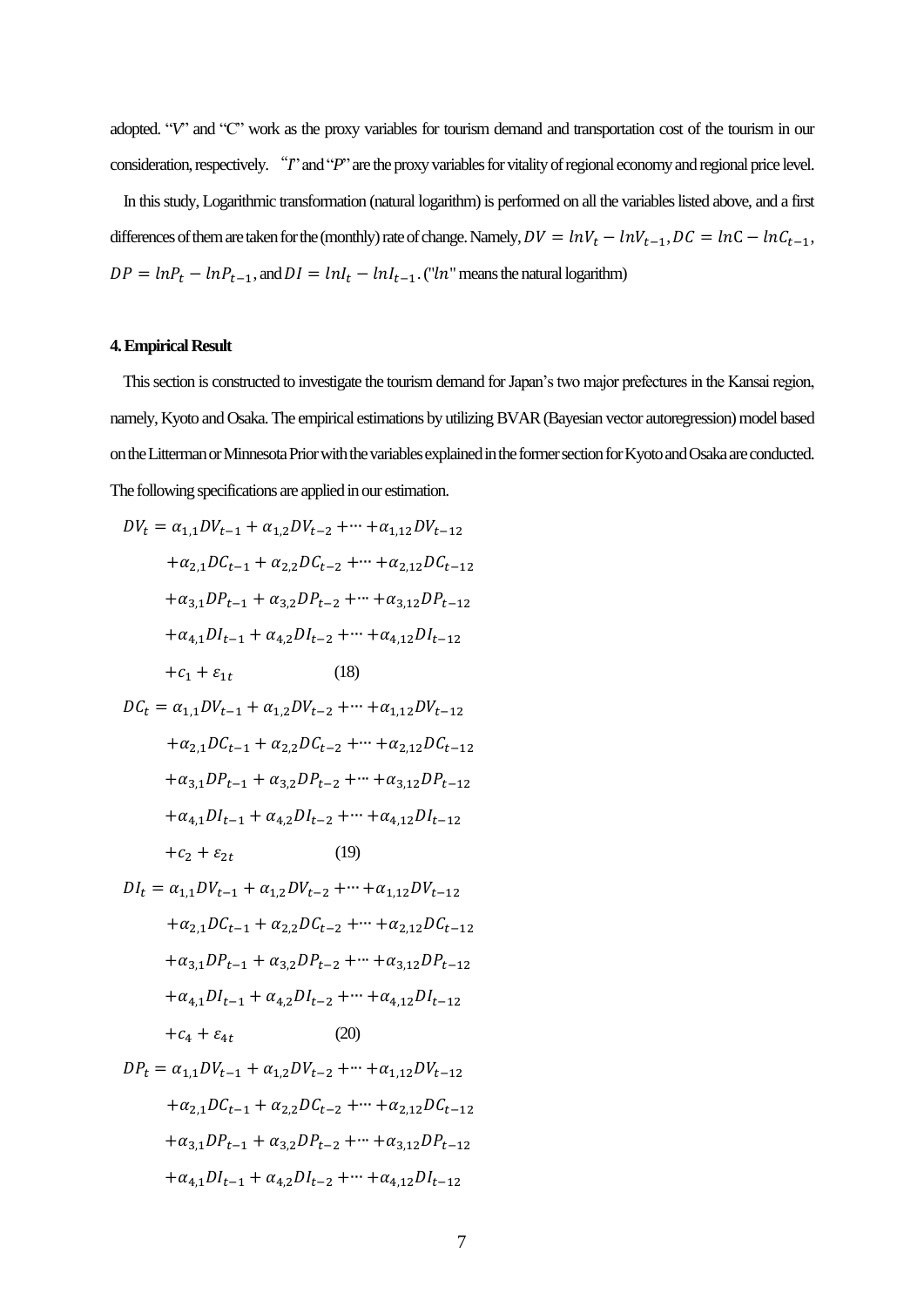$$
+c_3 + \varepsilon_{3t} \tag{21}
$$

 Considering the fact that we use the monthly data set, the lag length for each estimation is set as 12. With respect to the BVAR process with Litterman or Minnesota Prior, some conditions explained in section 2 should be settled before estimation. First, initial residual covariance matrix is obtained by the full-VAR estimation in this study. Second, the hyperparameters,  $\mu_1, \lambda_1, \lambda_2$ , and  $\lambda_3$  have to be determined as scalar values. The  $\mu_1$ , the AR(1) coefficient is set as 0 in our estimation that describes the zero-mean model. The  $\lambda_1$  is the overall tightness on the variance of the first lag, and this parameter decides the relative importance of sample and prior information. In our estimation, it is set as  $\lambda_1 = 0.1$ . The  $\lambda_2$  represents relative tightness of the variance of other variables, and we set it as  $\lambda_2 = 0.99$ . The  $\lambda_3 (>0)$  shows is the relative tightness of the variance of lags, and it is set as  $\lambda_3 = 1$ .

As is widely known, VAR-type model provides impulse response analysis as a tool for grasping the marginal effects of the assumed shock with respect to one of the variables on the current and future levels of other endogenous variables.<sup>4</sup> In this context, the analysis by utilizing impulse response is applied in this study. Our impulse response is based on a one standard deviation shock and Cholesky decomposition with degrees of freedom correction.

 Figure 1 indicates the estimated cumulative impulse responses of Kyoto. (The the estimated coefficients of the specification described by the equations (18), (19), (20), and (21) for Kyoto are shown in the appendix 1.) Our cumulative impulse responses capture the marginal effects for 24 periods (24 months) after the one-time shock considering one of the variables on the present and future values of other endogenous variables. The most important result to investigate the influence of economic variables on tourism demand is shown in the first row. With respect to the shock to "*DC*" (transportation cost of the tourism) described in the second column of the first row, it can be seen that the response of "*DV*" (tourism demand)is consistent with the usual assumption, that is, a rise in transportation cost is followed by a decline in tourism demand in the long term. The response of tourism demand to "*DI*" (vitality of regional economy) indicated in the third column of the first row is persistently positive although it is not on a large level. Concerning the shock to "*DP*" (regional price level) displayed in the fourth column, it is followed by cumulative negative response of tourism demand. These responses of Kyoto are consistent with the conventional belief.

 Figure 2 reports the cumulative impulse responses of Osaka (The the estimated coefficients of the specification described by the equations (18), (19), (20), and (21) for Osaka are shown in the appendix 2.) The responses do not always indicate the same patterns of behavior as Kyoto. With respect to the first row, the cumulative impulse response for the shock to transportation cost in the second column does not coincides with the usual assumption. A positive shock to

<sup>&</sup>lt;sup>4</sup> See Koop (2013) for details.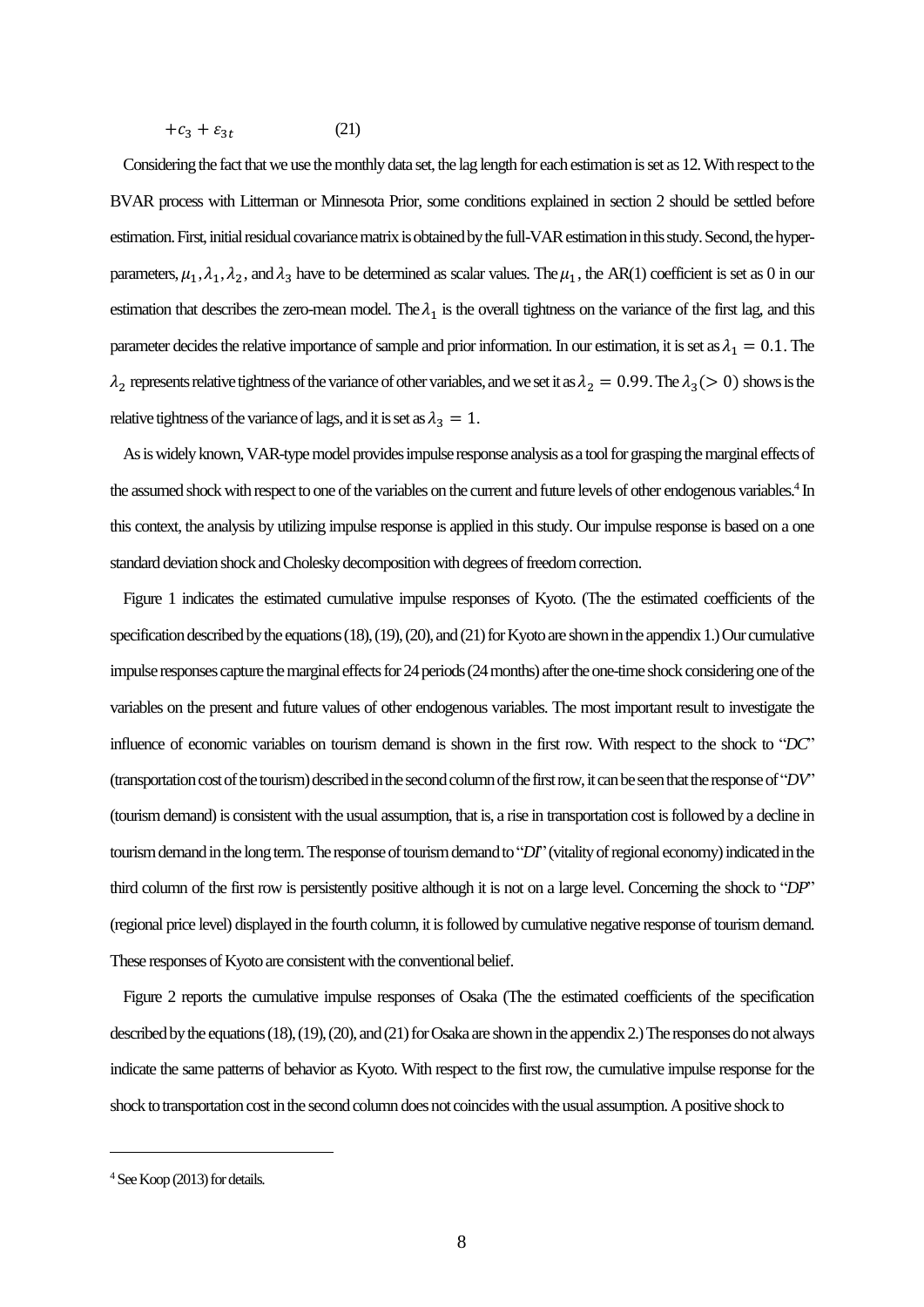# Figure 1: Cumulative Impulse Responses of Kyoto by utilizing BVARmodel



Accumulated Response to Cholesky One S.D. Innovations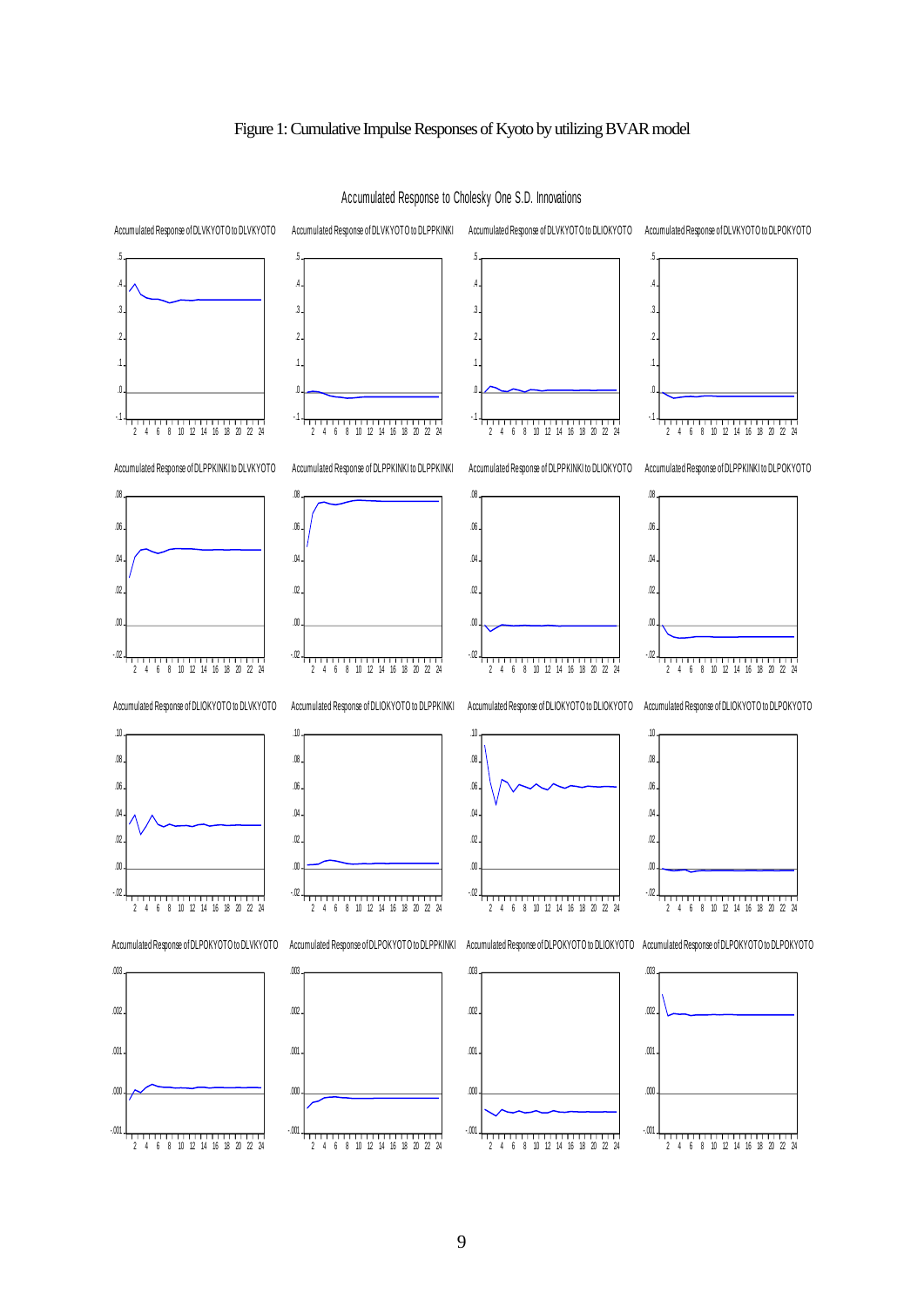# Figure 2: Cumulative Impulse Responses of Osaka by utilizing BVARmodel



Accumulated Response to Cholesky One S.D. Innovations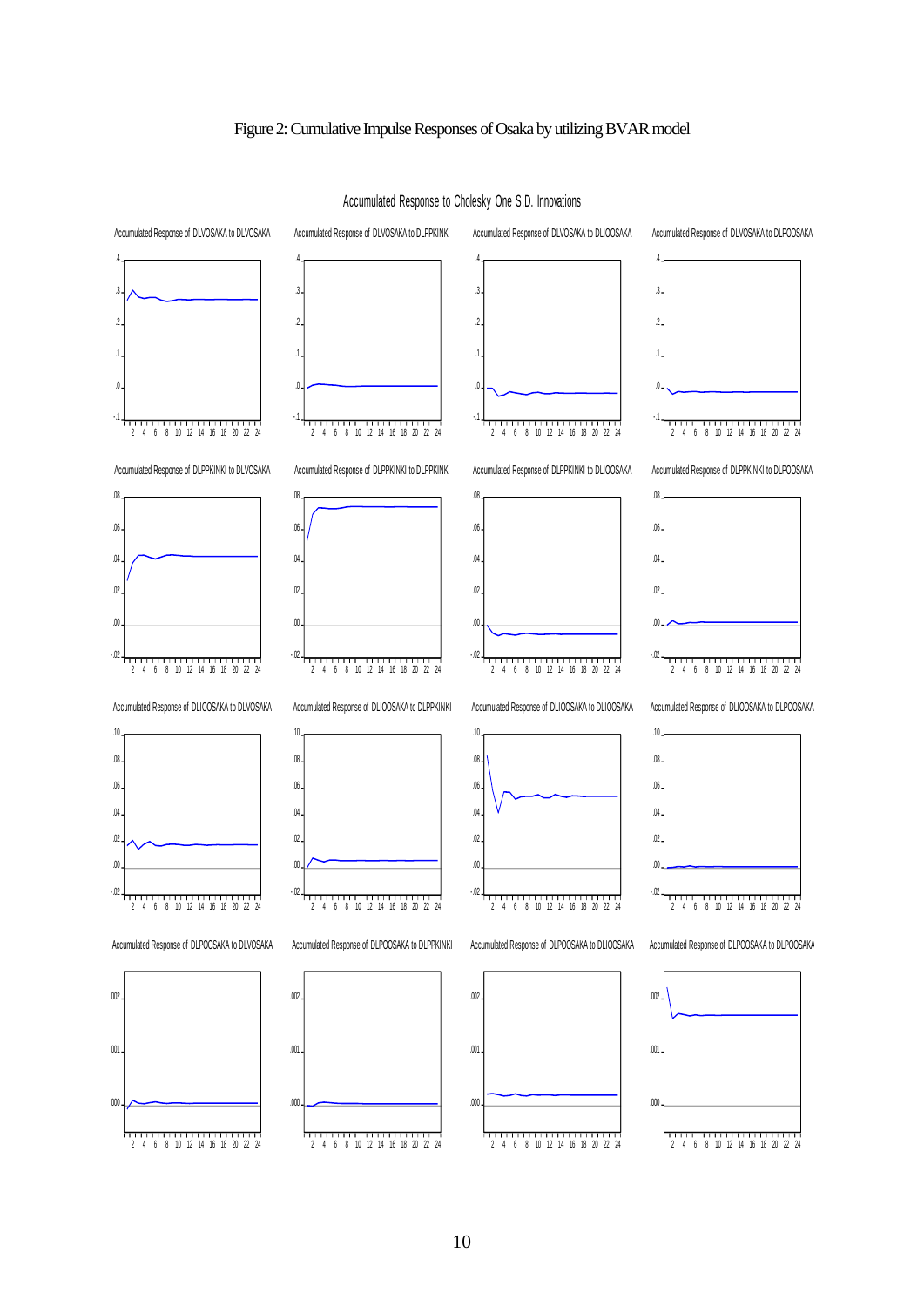transportation costis followed by a small positive response of tourism demand. The shock to vitality of regional economy (in the third column) is not consistent with the standard supposition since it gets negative response in the long run. Only the shock to regional price level(displayed in the fourth column) brings the understandable result. Namely, a rise in price level derives the cumulative negative response of tourism demand. Overall, the estimated responses of tourism demand in Osaka to the several economic shocks seem to be inconsistent with the conventional assumption.

#### **5. Concluding Remarks**

 The BVAR (Bayesian vector autoregression) model has been used as the Bayesian-flavored VAR specification for empirical analysis, which connects priors with information incorporated in sample. BVAR decreases the risk of overparameterization by the imposition of special restrictions on the parameters in VAR process through their prior probability distribution functions.

 In this research, we assume that prior distribution function and the posterior one are in the same distribution family and utilize one of the conjugate priors  $-$  Litterman or Minnesota prior. Taking the features of BVAR into account, the empirical analysis to investigate the influence of economic variables on tourism demand forJapan's two major cities in western region is conducted in this study.

With respect to the estimated cumulative impulse responses of Kyoto, the shock to transportation cost of the tourism is consistent with the usual assumption, that is, a rise in transportation cost is followed by a decline in tourismdemand in the long term. The response of tourism demand to vitality of regional economy is persistently positive although it is not on a large level. Concerning the shock to regional price level, it is followed by cumulative negative response of tourism demand. These responses of Kyoto are consistent with the conventional belief.

 With respect to the estimated result of Osaka The cumulative impulse response for the shock to transportation cost does not coincides with the usual assumption. A positive shock to transportation cost is followed by a small positive response of tourism demand. The shock to vitality of regional economy is not consistent with the standard supposition since it gets negative response in the long run. Only the shock to regional price level brings the understandable result. Namely, a rise in price level derives the cumulative negative response of tourism demand. Overall, the estimated responses of tourism demand in Osaka to the several economic shocks seem to be inconsistent with the conventional assumption.

 Totally, a further research with more sophisticated estimation is required since the empirical analysis in this paper has some unfavorable results.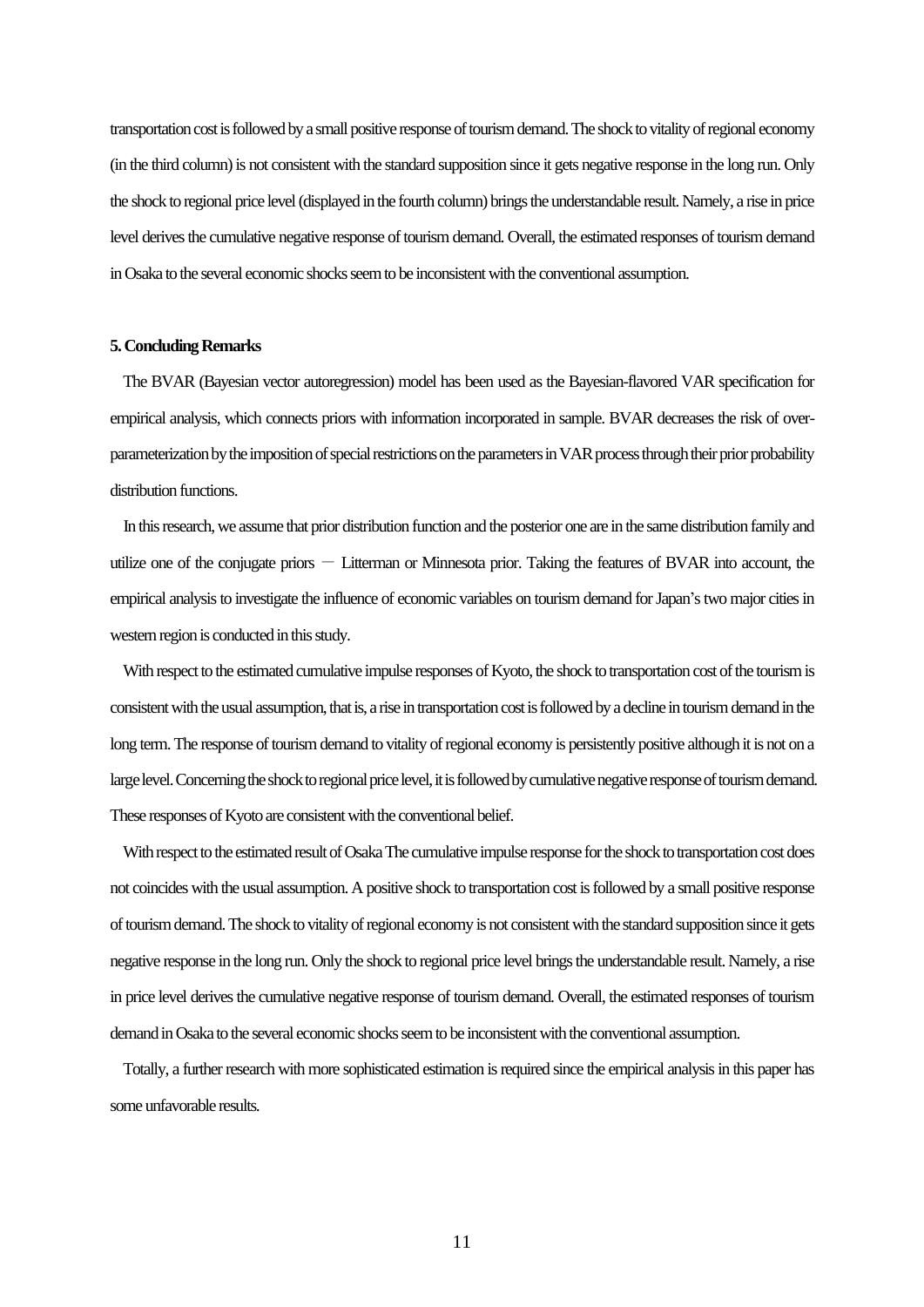### **Acknowledgment**

 This research was supported by the Ministry of Education's Scientific Research Fund (Grant-in-Aid for Scientific Research (C), No.17K02127, 2017/04 - 2020/03.

#### **References**

- Bernanke, Ben S., and Ilian Mihov (1998), "Measuring Monetary Policy," *Quarterly Journal of Economics*, Vol.113, No.3, pp.869-902.
- Blanchard, Olivier Jean, and Mark W. Watson (1986), "Are Business Cycles All Alike?," in Gordon, Robert J. (ed.), *American Business Cycles: Continuity and Change*, Chicago: University of Chicago Press, pp.123-156.
- Chan, Joshua, Koop, Gary, Poirier, Dale J., and Tobias, Justin L. (2019) *Bayesian Econometric Methods*(2nd Edition), Cambridge.
- Doan, Tomas, Litterman, Robert, B., and Sims, Christopher A. (1984) "Forecasting and conditional projection using realistic prior distributions," *Econometric Reviews*, Volume 3, Issue 1, pp.1-100.
- Gali, Jordi (1992), "How Well Does the IS-LM Model Fit Postwar U.S. Data?," *Quarterly Journal of Economics*, Vol.107, No.2, pp.709-738.
- Gordon, David, B., and Eric M. Leeper (1994), "The Dynamic Impacts of Monetary Policy: An Exercise in Tentative Identification," *Journal of Political Economy*, Vol.102, No.6, pp.1228-1247.
- Koop, Gary. M. (2013) "Forecasting with Medium and Large Bayesian VARs," *Journal of Applied Econometrics*, vol.28, pp.177-203.
- Lastrapes, William D., and Geoge Selgin (1995), "The Liquidity Effect: Identifying Short-Run Interest Rate Dynamics Using Long-Run Restriction," *Journal of Macroeconomics*, Vol.17, No.3, pp.387-404.
- Litterman, Robert, B., (1986) "Forecasting with Bayesian Vector Autoregressions: Five Years of Experience," *Journal of Business & Economic Statistics*, Vol.4, No.1., pp.25-38.
- Lutkepohl, Helmut (2006), *New Introduction to Multiple Time Series Analysis*, Springer Berlin Heidelberg.
- Sims, Christopher A.(1980), "Macroeconomics and Reality," *Econometrica*, Vol.48, No.1, pp.1-48.
- Sims, Christopher A.(1992), "Interpreting the Time Series Facts: The Effects of Monetary Policy,"*European Economic Review*, Vol.6, No.5, pp.975-1011.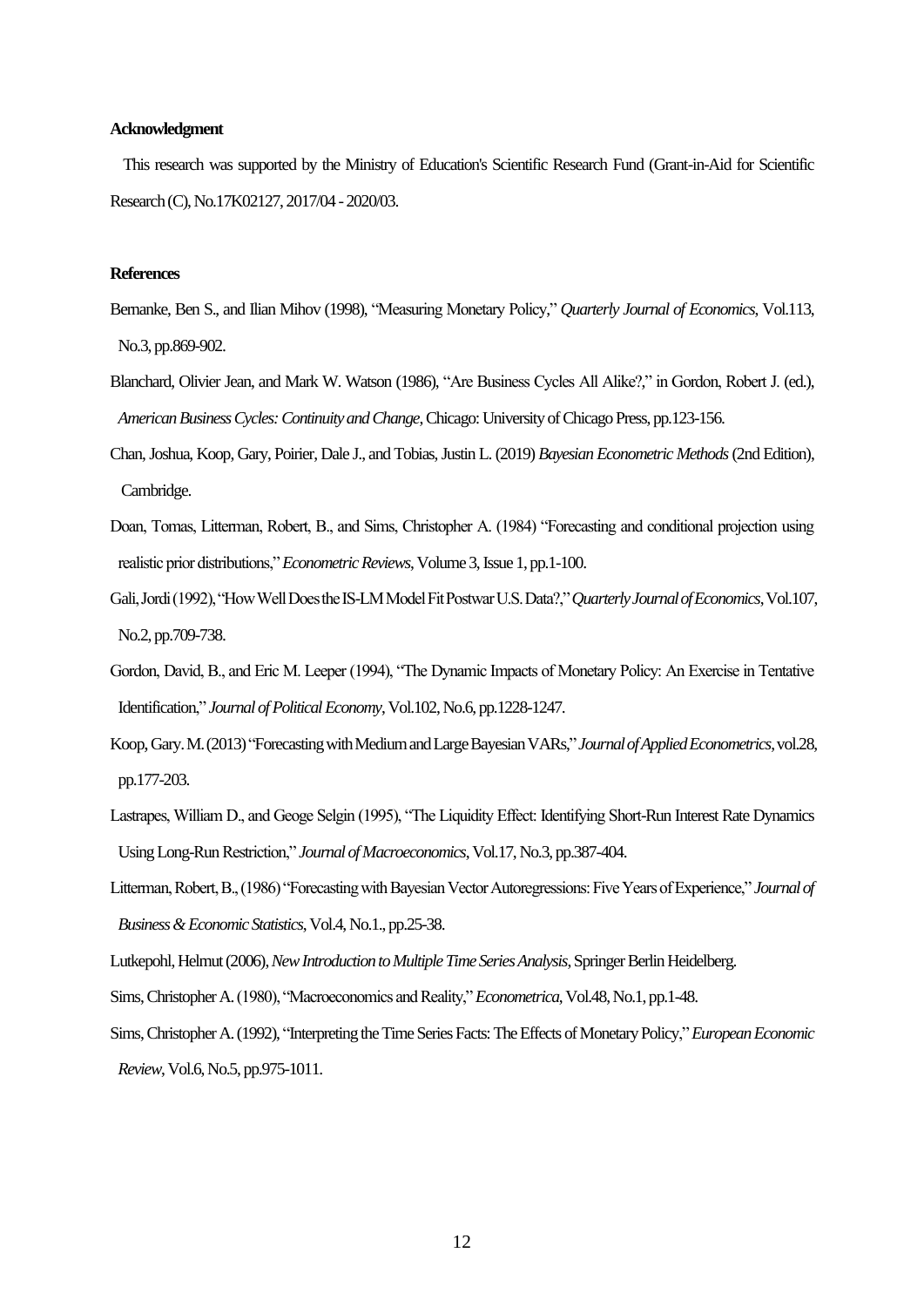# Appendix 1: estimated coefficients for Kyoto

Sample (adjusted): 2014M02 2021M08 Included observations: 91 after adjustments Prior type: Litterman/Minnesota Initial residual covariance: Full VAR Standard errors in  $() &$  t-statistics in [ ]

|               |               | DLVKYOTO DLPPKINKI |              | DLIOKYOTO DLPOKYOTO |
|---------------|---------------|--------------------|--------------|---------------------|
| DLVKYOTO(-1)  | 0.049518      | 0.006402           | 0.043665     | 0.000620            |
|               | (0.06469)     | (0.00993)          | (0.01359)    | (0.00055)           |
|               | [0.76542]     | [0.64480]          | [3.21334]    | [1.13468]           |
| DLVKYOTO(-2)  | $-0.101026$   | 2.18E-05           | $-0.012783$  | 1.89E-05            |
|               | (0.04227)     | (0.00647)          | (0.00885)    | (0.00035)           |
|               | $[-2.39014]$  | [0.00337]          | $[-1.44423]$ | [0.05327]           |
| DLVKYOTO(-3)  | 0.005756      | $-0.002061$        | 0.006388     | 0.000134            |
|               | (0.03092)     | (0.00472)          | (0.00646)    | (0.00026)           |
|               | [0.18616]     | $[-0.43663]$       | [0.98884]    | [0.52194]           |
| DLVKYOTO(-4)  | $-0.003201$   | $-0.001583$        | 0.009306     | 0.000161            |
|               | (0.02385)     | (0.00364)          | (0.00498)    | (0.00020)           |
|               | $[-0.13423]$  | $[-0.43519]$       | [1.86896]    | [0.81243]           |
| DLVKYOTO(-5)  | $-0.004984$   | 0.000323           | $-0.003794$  | $-2.24E - 05$       |
|               | (0.01942)     | (0.00296)          | (0.00405)    | (0.00016)           |
|               | $[-0.25661]$  | [0.10921]          | $[-0.93625]$ | $[-0.13882]$        |
| DLVKYOTO(-6)  | $-0.010939$   | 0.001184           | $-0.002424$  | $-4.82E - 05$       |
|               | (0.01634)     | (0.00249)          | (0.00341)    | (0.00014)           |
|               | $[-0.66927]$  | [0.47515]          | $[-0.71098]$ | $[-0.35581]$        |
| DLVKYOTO(-7)  | $-0.003895$   | 0.000712           | 0.000492     | $-4.42E - 07$       |
|               | (0.01409)     | (0.00215)          | (0.00294)    | (0.00012)           |
|               | $[-0.27645]$  | [0.33162]          | [0.16747]    | $[-0.00379]$        |
| DLVKYOTO(-8)  | 0.002428      | $-0.000199$        | 0.000126     | $-2.66E-06$         |
|               | (0.01238)     | (0.00189)          | (0.00258)    | (0.00010)           |
|               | [0.19612]     | $[-0.10557]$       | [0.04878]    | $[-0.02594]$        |
| DLVKYOTO(-9)  | 0.005369      | $-0.000401$        | $-0.000937$  | $-2.23E - 05$       |
|               | (0.01102)     | (0.00168)          | (0.00230)    | $(9.1E-05)$         |
|               | [0.48710]     | $[-0.23847]$       | $[-0.40766]$ | $[-0.24439]$        |
| DLVKYOTO(-10) | $-4.90E - 05$ | $-5.71E-05$        | $-0.000650$  | $-1.27E-05$         |
|               | (0.00994)     | (0.00151)          | (0.00207)    | $(8.2E-05)$         |
|               | $[-0.00493]$  | $[-0.03769]$       | $[-0.31379]$ | $[-0.15483]$        |
| DLVKYOTO(-11) | $-0.001364$   | $-8.64E - 05$      | 0.000529     | 3.10E-06            |
|               | (0.00904)     | (0.00138)          | (0.00189)    | $(7.5E-05)$         |
|               | $[-0.15085]$  | $[-0.06273]$       | [0.28056]    | [0.04142]           |
| DLVKYOTO(-12) | 0.003278      | $-0.000221$        | 0.000235     | 1.13E-05            |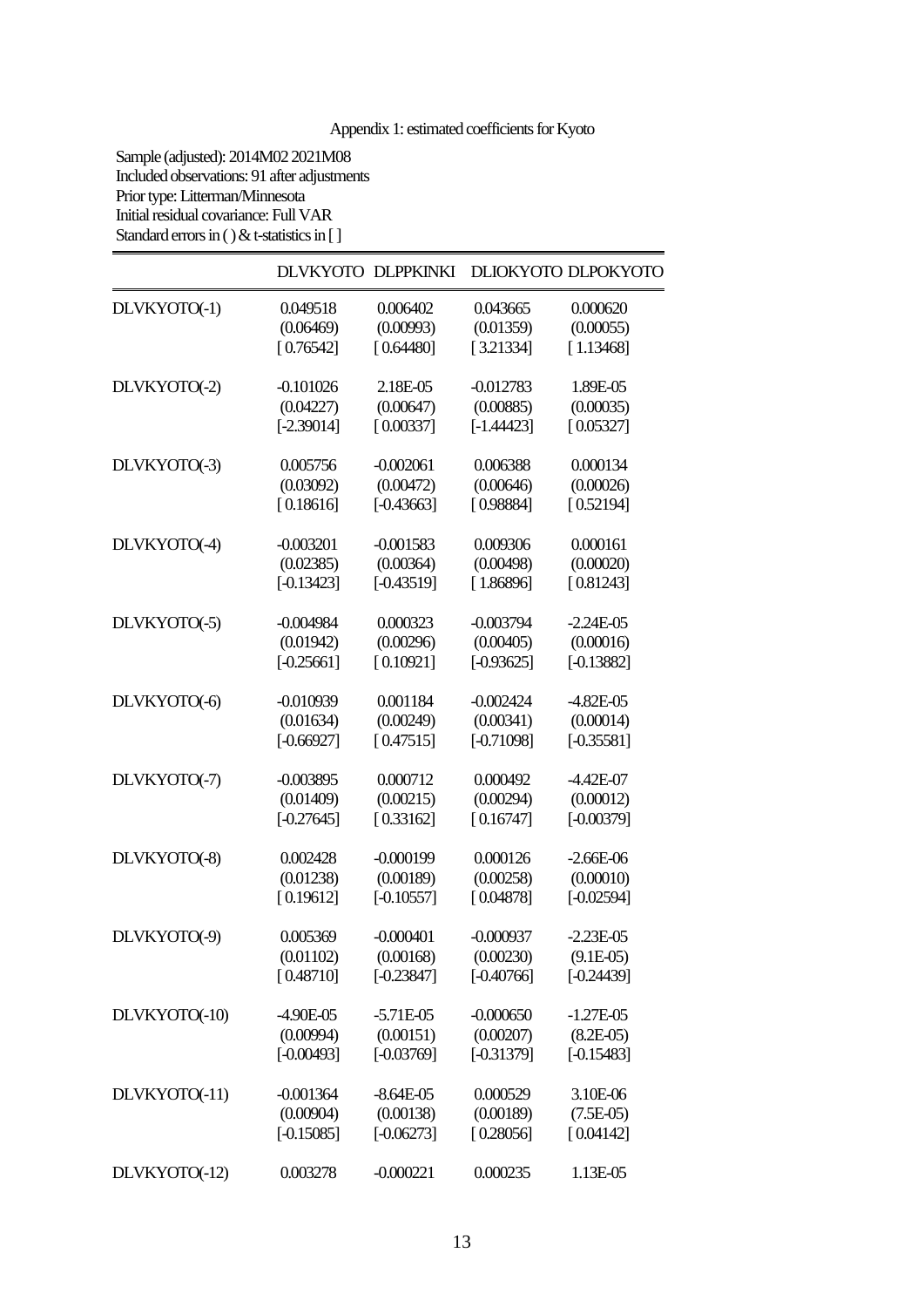|                | (0.00830)     | (0.00126)    | (0.00173)    | $(6.9E-05)$   |
|----------------|---------------|--------------|--------------|---------------|
|                | [0.39515]     | $[-0.17476]$ | [0.13577]    | [0.16417]     |
| DLPPKINKI(-1)  | 0.019373      | 0.408110     | 0.015794     | 0.001472      |
|                | (0.39413)     | (0.06094)    | (0.08307)    | (0.00334)     |
|                | [0.04915]     | [6.69684]    | [0.19012]    | [0.44117]     |
| DLPPKINKI(-2)  | $-0.071927$   | $-0.036107$  | 0.015487     | 0.000568      |
|                | (0.27370)     | (0.04248)    | (0.05770)    | (0.00231)     |
|                | $[-0.26280]$  | $[-0.85004]$ | [0.26840]    | [0.24615]     |
| DLPPKINKI(-3)  | $-0.086301$   | $-0.023603$  | 0.040253     | 0.001484      |
|                | (0.19471)     | (0.03024)    | (0.04104)    | (0.00164)     |
|                | $[-0.44322]$  | $[-0.78059]$ | [0.98084]    | [0.90684]     |
| DLPPKINKI(-4)  | $-0.095544$   | $-0.003953$  | 0.020719     | 0.000232      |
|                | (0.15132)     | (0.02351)    | (0.03189)    | (0.00127)     |
|                | $[-0.63140]$  | $[-0.16816]$ | [0.64974]    | [0.18296]     |
| DLPPKINKI(-5)  | $-0.027233$   | 0.006594     | $-0.007507$  | 2.02E-05      |
|                | (0.12335)     | (0.01917)    | (0.02599)    | (0.00103)     |
|                | $[-0.22077]$  | [0.34406]    | $[-0.28885]$ | [0.01952]     |
| DLPPKINKI(-6)  | $-0.037416$   | 0.012352     | $-0.019177$  | $-0.000241$   |
|                | (0.10400)     | (0.01616)    | (0.02191)    | (0.00087)     |
|                | $[-0.35976]$  | [0.76430]    | $[-0.87522]$ | $[-0.27639]$  |
| DLPPKINKI(-7)  | $-0.030258$   | 0.008072     | $-0.015224$  | $-0.000150$   |
|                | (0.08991)     | (0.01397)    | (0.01894)    | (0.00075)     |
|                | $[-0.33653]$  | [0.57774]    | $[-0.80382]$ | $[-0.19887]$  |
| DLPPKINKI(-8)  | 0.026712      | 9.99E-05     | $-0.006694$  | $-0.000213$   |
|                | (0.07912)     | (0.01229)    | (0.01666)    | (0.00066)     |
|                | [0.33764]     | [0.00812]    | $[-0.40168]$ | $[-0.32164]$  |
| DLPPKINKI(-9)  | 0.030610      | $-0.001208$  | 0.001233     | $-5.72E - 05$ |
|                | (0.07053)     | (0.01096)    | (0.01486)    | (0.00059)     |
|                | [0.43398]     | $[-0.11022]$ | [0.08299]    | $[-0.09698]$  |
| DLPPKINKI(-10) | 0.010944      | $-0.001611$  | $-0.000796$  | $-4.00E-06$   |
|                | (0.06364)     | (0.00989)    | (0.01340)    | (0.00053)     |
|                | [0.17196]     | $[-0.16293]$ | $[-0.05938]$ | $[-0.00752]$  |
| DLPPKINKI(-11) | $-8.96E - 05$ | $-0.001385$  | 0.001260     | 3.31E-07      |
|                | (0.05795)     | (0.00901)    | (0.01220)    | (0.00048)     |
|                | $[-0.00155]$  | $[-0.15374]$ | [0.10327]    | [0.00068]     |
| DLPPKINKI(-12) | 0.003858      | $-0.001880$  | 0.003184     | 0.000105      |
|                | (0.05318)     | (0.00827)    | (0.01120)    | (0.00044)     |
|                | [0.07255]     | $[-0.22746]$ | [0.28430]    | [0.23741]     |
| DLIOKYOTO(-1)  | 0.217011      | $-0.054284$  | $-0.302360$  | $-0.001838$   |
|                | (0.23060)     | (0.03550)    | (0.04876)    | (0.00195)     |
|                | [0.94106]     | $[-1.52906]$ | $[-6.20147]$ | $[-0.94409]$  |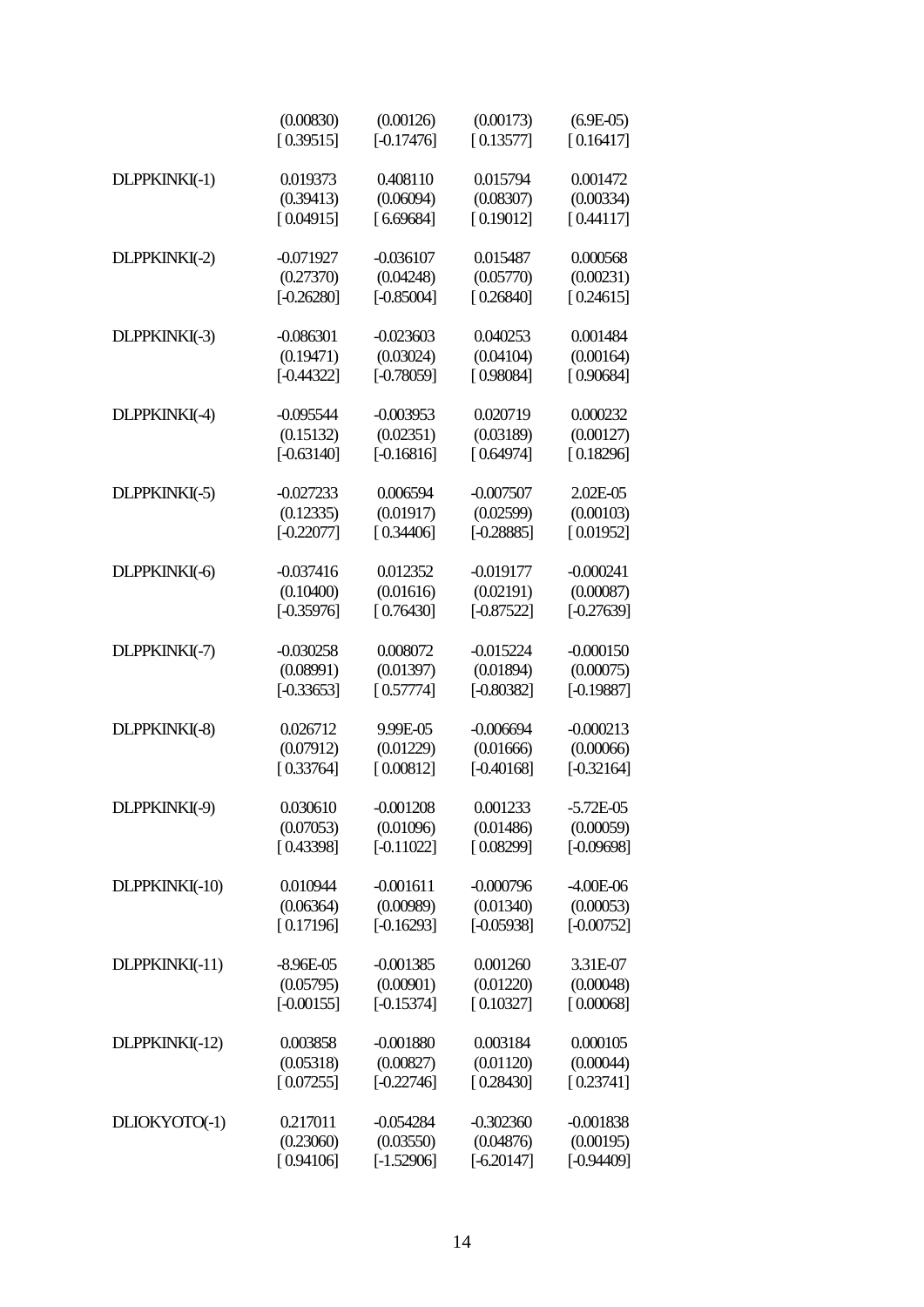| DLIOKYOTO(-2)  | $-0.032771$  | 0.021043     | $-0.285583$  | $-0.001865$  |
|----------------|--------------|--------------|--------------|--------------|
|                | (0.17368)    | (0.02675)    | (0.03684)    | (0.00147)    |
|                | $[-0.18869]$ | [0.78665]    | $[-7.75217]$ | $[-1.27065]$ |
|                |              |              |              | 0.000664     |
| DLIOKYOTO(-3)  | $-0.087833$  | 0.003505     | 0.071515     |              |
|                | (0.13621)    | (0.02098)    | (0.02895)    | (0.00115)    |
|                | $[-0.64484]$ | [0.16710]    | [2.47061]    | [0.57886]    |
| DLIOKYOTO(-4)  | $-0.089775$  | 0.009585     | 0.010466     | 5.78E-05     |
|                | (0.10737)    | (0.01653)    | (0.02283)    | (0.00090)    |
|                | $[-0.83609]$ | [0.57967]    | [0.45847]    | [0.06406]    |
| DLIOKYOTO(-5)  | 0.066837     | $-0.004408$  | $-0.012566$  | 5.49E-05     |
|                | (0.08785)    | (0.01353)    | (0.01868)    | (0.00074)    |
|                | [0.76080]    | $[-0.32587]$ | $[-0.67268]$ | [0.07442]    |
| DLIOKYOTO(-6)  | $-0.018618$  | 0.000458     | 0.008037     | 7.93E-05     |
|                | (0.07444)    | (0.01146)    | (0.01583)    | (0.00062)    |
|                |              |              | [0.50766]    |              |
|                | $[-0.25011]$ | [0.03999]    |              | [0.12703]    |
| DLIOKYOTO(-7)  | $-0.053440$  | 0.004457     | $-0.016888$  | $-0.000388$  |
|                | (0.06445)    | (0.00992)    | (0.01371)    | (0.00054)    |
|                | $[-0.82915]$ | [0.44923]    | $[-1.23206]$ | $[-0.71920]$ |
| DLIOKYOTO(-8)  | 0.058756     | $-0.002740$  | 0.002594     | 9.08E-05     |
|                | (0.05710)    | (0.00879)    | (0.01214)    | (0.00048)    |
|                | [1.02895]    | $[-0.31179]$ | [0.21359]    | [0.19000]    |
| DLIOKYOTO(-9)  | $-0.008379$  | $-0.001184$  | 0.015850     | 0.000214     |
|                | (0.05105)    | (0.00786)    | (0.01086)    | (0.00043)    |
|                | $[-0.16413]$ | $[-0.15064]$ | [1.45969]    | [0.50222]    |
|                |              |              |              |              |
| DLIOKYOTO(-10) | -0.015805    | 0.000414     | $-0.013466$  | $-0.000199$  |
|                | (0.04618)    | (0.00711)    | (0.00982)    | (0.00039)    |
|                | $[-0.34225]$ | [0.05829]    | $[-1.37101]$ | $[-0.51472]$ |
| DLIOKYOTO(-11) | 0.019362     | 0.000400     | $-0.009702$  | $-9.89E-05$  |
|                | (0.04218)    | (0.00649)    | (0.00897)    | (0.00035)    |
|                | [0.45906]    | [0.06170]    | $[-1.08148]$ | $[-0.28048]$ |
| DLIOKYOTO(-12) | $-0.001287$  | $-0.001875$  | 0.017111     | 0.000256     |
|                | (0.03874)    | (0.00596)    | (0.00824)    | (0.00032)    |
|                | $[-0.03322]$ | $[-0.31443]$ | [2.07634]    | [0.79092]    |
| DLPOKYOTO(-1)  | $-5.038650$  | $-2.294251$  | $-0.474045$  | $-0.216693$  |
|                | (8.18172)    | (1.26068)    | (1.72618)    | (0.06982)    |
|                | $[-0.61584]$ | $[-1.81986]$ | $[-0.27462]$ | $[-3.10378]$ |
|                |              |              |              |              |
| DLPOKYOTO(-2)  | -4.569193    | $-0.307321$  | $-0.202250$  | $-0.018459$  |
|                | (5.26687)    | (0.81136)    | (1.11070)    | (0.04475)    |
|                | $[-0.86754]$ | $[-0.37877]$ | $[-0.18209]$ | $[-0.41247]$ |
| DLPOKYOTO(-3)  | $-0.299711$  | $-0.036790$  | 0.099422     | $-0.002113$  |
|                | (3.72063)    | (0.57291)    | (0.78420)    | (0.03152)    |
|                | $[-0.08055]$ | $[-0.06422]$ | [0.12678]    | $[-0.06704]$ |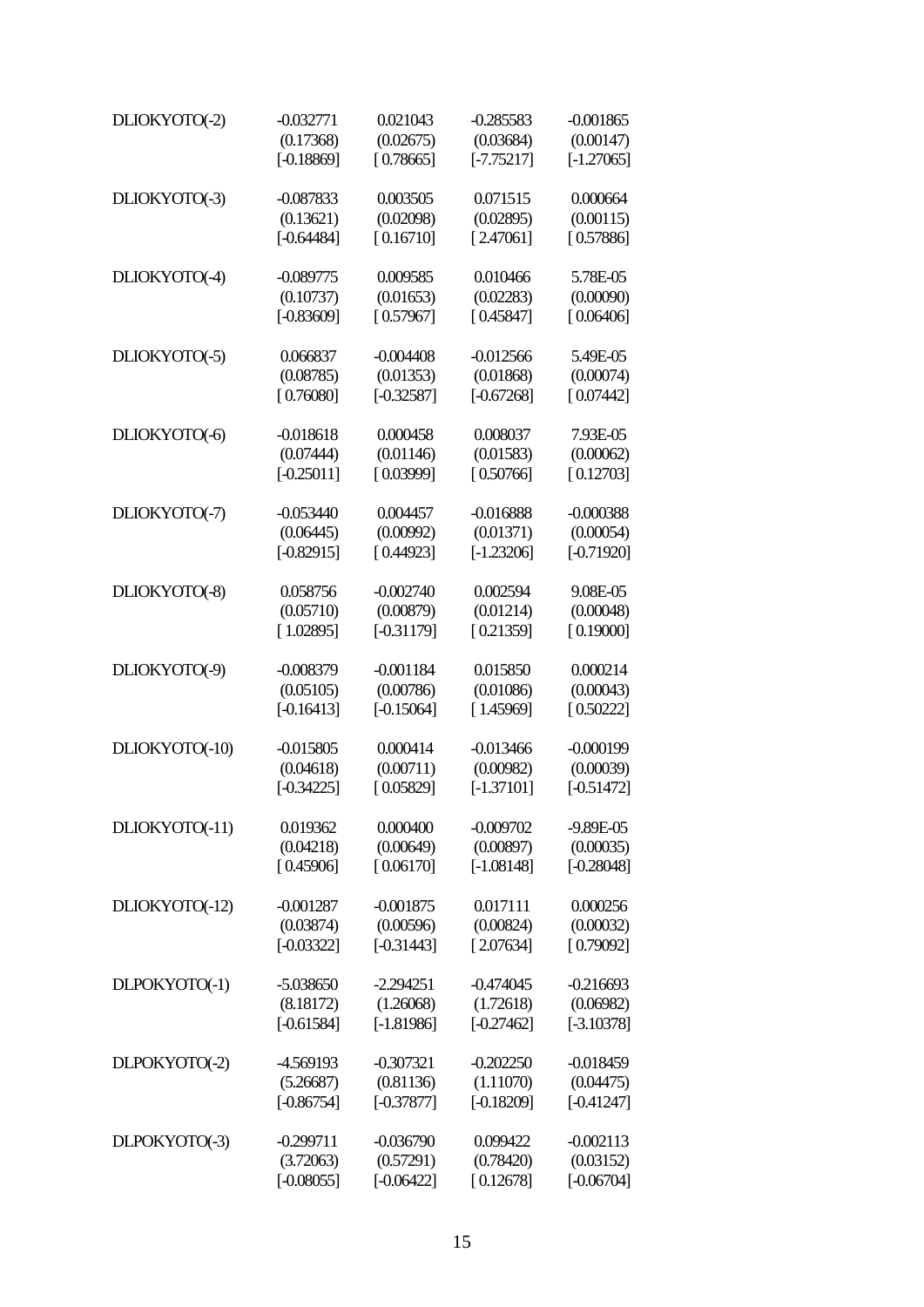| DLPOKYOTO(-4)      | 0.401954     | 0.054049     | 0.219989     | 0.005410     |
|--------------------|--------------|--------------|--------------|--------------|
|                    | (2.85795)    | (0.43997)    | (0.60220)    | (0.02417)    |
|                    | [0.14064]    | [0.12285]    | [0.36531]    | [0.22379]    |
| DLPOKYOTO(-5)      | 0.382919     | 0.108976     | $-0.460406$  | $-0.010245$  |
|                    | (2.31536)    | (0.35639)    | (0.48778)    | (0.01957)    |
|                    | [0.16538]    | [0.30578]    | $[-0.94389]$ | $[-0.52362]$ |
| DLPOKYOTO(-6)      | -0.846982    | 0.091857     | 0.018241     | $-0.000497$  |
|                    | (1.94432)    | (0.29924)    | (0.40955)    | (0.01642)    |
|                    | $[-0.43562]$ | [0.30697]    | [0.04454]    | $[-0.03030]$ |
| DLPOKYOTO(-7)      | 0.640848     | -0.003131    | 0.050525     | $-0.000564$  |
|                    | (1.67369)    | (0.25757)    | (0.35252)    | (0.01413)    |
|                    | [0.38290]    | $[-0.01216]$ | [0.14333]    | $[-0.03995]$ |
| DLPOKYOTO(-8)      | 0.174204     | 0.044278     | $-0.029626$  | $-0.000889$  |
|                    | (1.46908)    | (0.22607)    | (0.30940)    | (0.01240)    |
|                    | [0.11858]    | [0.19586]    | $[-0.09575]$ | $[-0.07174]$ |
| DLPOKYOTO(-9)      | -0.059693    | -0.058834    | 0.031148     | 0.002024     |
|                    | (1.30800)    | (0.20128)    | (0.27547)    | (0.01104)    |
|                    | $[-0.04564]$ | $[-0.29230]$ | [0.11307]    | [0.18339]    |
| DLPOKYOTO(-10)     | $-0.023293$  | $-0.005431$  | $-0.023528$  | $-0.001633$  |
|                    | (1.17899)    | (0.18142)    | (0.24829)    | (0.00995)    |
|                    | $[-0.01976]$ | $[-0.02993]$ | $[-0.09476]$ | $[-0.16413]$ |
| DLPOKYOTO(-11)     | -0.118222    | -0.024065    | 0.059780     | 0.002264     |
|                    | (1.07281)    | (0.16508)    | (0.22593)    | (0.00905)    |
|                    | $[-0.11020]$ | $[-0.14578]$ | [0.26460]    | [0.25011]    |
| DLPOKYOTO(-12)     | 0.057376     | 0.029581     | $-0.017443$  | $-0.000330$  |
|                    | (0.98427)    | (0.15145)    | (0.20728)    | (0.00830)    |
|                    | [0.05829]    | [0.19531]    | $[-0.08415]$ | $[-0.03969]$ |
| C                  | $-0.004946$  | $-0.001069$  | $-0.003082$  | 3.21E-05     |
|                    | (0.02233)    | (0.00344)    | (0.00470)    | (0.00019)    |
|                    | $[-0.22149]$ | $[-0.31114]$ | $[-0.65547]$ | [0.17213]    |
| R-squared          | 0.170624     | 0.381696     | 0.508568     | 0.157707     |
| Adj. R-squared     | $-0.777235$  | $-0.324938$  | $-0.053069$  | $-0.804914$  |
| Sum sq. resids     | 6.021211     | 0.137453     | 0.406940     | 0.000271     |
| S.E. equation      | 0.378632     | 0.057207     | 0.098433     | 0.002540     |
| <b>F-statistic</b> | 0.180010     | 0.540161     | 0.905510     | 0.163831     |
| Mean dependent     | $-0.003723$  | $-0.001621$  | $-0.002875$  | 2.20E-05     |
| S.D. dependent     | 0.284017     | 0.049700     | 0.095921     | 0.001890     |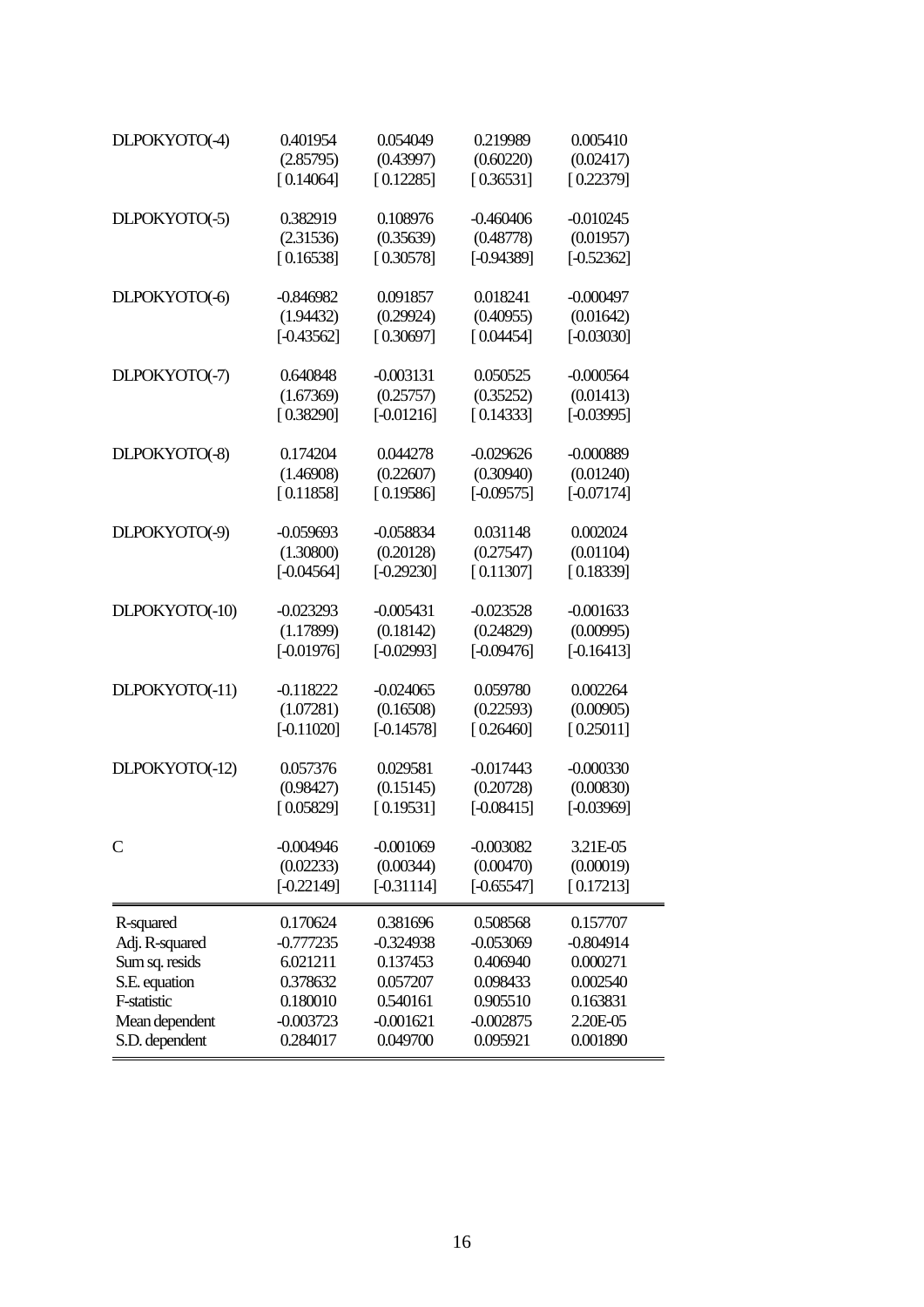# Appendix 2: estimated coefficients for Osaka

Sample (adjusted): 2014M02 2021M08 Included observations: 91 after adjustments Prior type: Litterman/Minnesota Initial residual covariance: Full VAR Standard errors in  $() &$  t-statistics in [ ]

|               | DLVOSAKA DLPPKINKI |              |               | DLIOOSAKA DLPOOSAKA |
|---------------|--------------------|--------------|---------------|---------------------|
| DLVOSAKA(-1)  | 0.098139           | 0.013327     | 0.019361      | 0.000511            |
|               | (0.06201)          | (0.01775)    | (0.01536)     | (0.00058)           |
|               | [1.58271]          | [0.75097]    | [1.26043]     | [0.88356]           |
| DLVOSAKA(-2)  | $-0.073294$        | 0.004746     | $-0.006455$   | $-0.000211$         |
|               | (0.04146)          | (0.01183)    | (0.01020)     | (0.00038)           |
|               | $[-1.76801]$       | [0.40112]    | $[-0.63253]$  | $[-0.54849]$        |
| DLVOSAKA(-3)  | $-0.005463$        | $-0.001798$  | 0.008157      | $-7.02E - 05$       |
|               | (0.03054)          | (0.00871)    | (0.00744)     | (0.00028)           |
|               | $[-0.17891]$       | $[-0.20639]$ | [1.09573]     | $[-0.24974]$        |
| DLVOSAKA(-4)  | 0.004019           | $-0.002708$  | 0.002651      | 5.53E-05            |
|               | (0.02373)          | (0.00677)    | (0.00576)     | (0.00022)           |
|               | [0.16940]          | $[-0.39989]$ | [0.46051]     | [0.25415]           |
| DLVOSAKA(-5)  | 0.003605           | $-0.001924$  | $-0.003871$   | 6.31E-05            |
|               | (0.01932)          | (0.00551)    | (0.00467)     | (0.00018)           |
|               | [0.18662]          | $[-0.34909]$ | $[-0.82833]$  | [0.35725]           |
| DLVOSAKA(-6)  | $-0.021710$        | 0.003285     | $-0.001257$   | $-3.13E - 05$       |
|               | (0.01630)          | (0.00465)    | (0.00393)     | (0.00015)           |
|               | $[-1.33223]$       | [0.70628]    | $[-0.31941]$  | $[-0.21021]$        |
| DLVOSAKA(-7)  | $-0.004186$        | 0.001452     | 0.001091      | $-6.34E-07$         |
|               | (0.01408)          | (0.00402)    | (0.00339)     | (0.00013)           |
|               | $[-0.29739]$       | [0.36132]    | [0.32159]     | $[-0.00494]$        |
| DLVOSAKA(-8)  | 0.003883           | $-0.000332$  | 0.001171      | $-3.36E-06$         |
|               | (0.01235)          | (0.00353)    | (0.00298)     | (0.00011)           |
|               | [0.31433]          | $[-0.09411]$ | [0.39354]     | $[-0.02984]$        |
| DLVOSAKA(-9)  | 0.005541           | $-0.001112$  | $-8.32E - 05$ | $-7.80E-06$         |
|               | (0.01101)          | (0.00314)    | (0.00265)     | (0.00010)           |
|               | [0.50343]          | $[-0.35390]$ | $[-0.03138]$  | $[-0.07784]$        |
| DLVOSAKA(-10) | $-0.000179$        | $-0.000540$  | $-0.001264$   | 5.35E-06            |
|               | (0.00993)          | (0.00283)    | (0.00239)     | $(9.0E-05)$         |
|               | $[-0.01799]$       | $[-0.19072]$ | $[-0.52924]$  | [0.05924]           |
| DLVOSAKA(-11) | $-0.001498$        | 7.20E-05     | 0.000319      | $-1.61E-05$         |
|               | (0.00904)          | (0.00258)    | (0.00217)     | $(8.2E-05)$         |
|               | $[-0.16578]$       | [0.02791]    | [0.14673]     | $[-0.19553]$        |
| DLVOSAKA(-12) | 0.003631           | $-0.000667$  | $-0.000178$   | 1.12E-05            |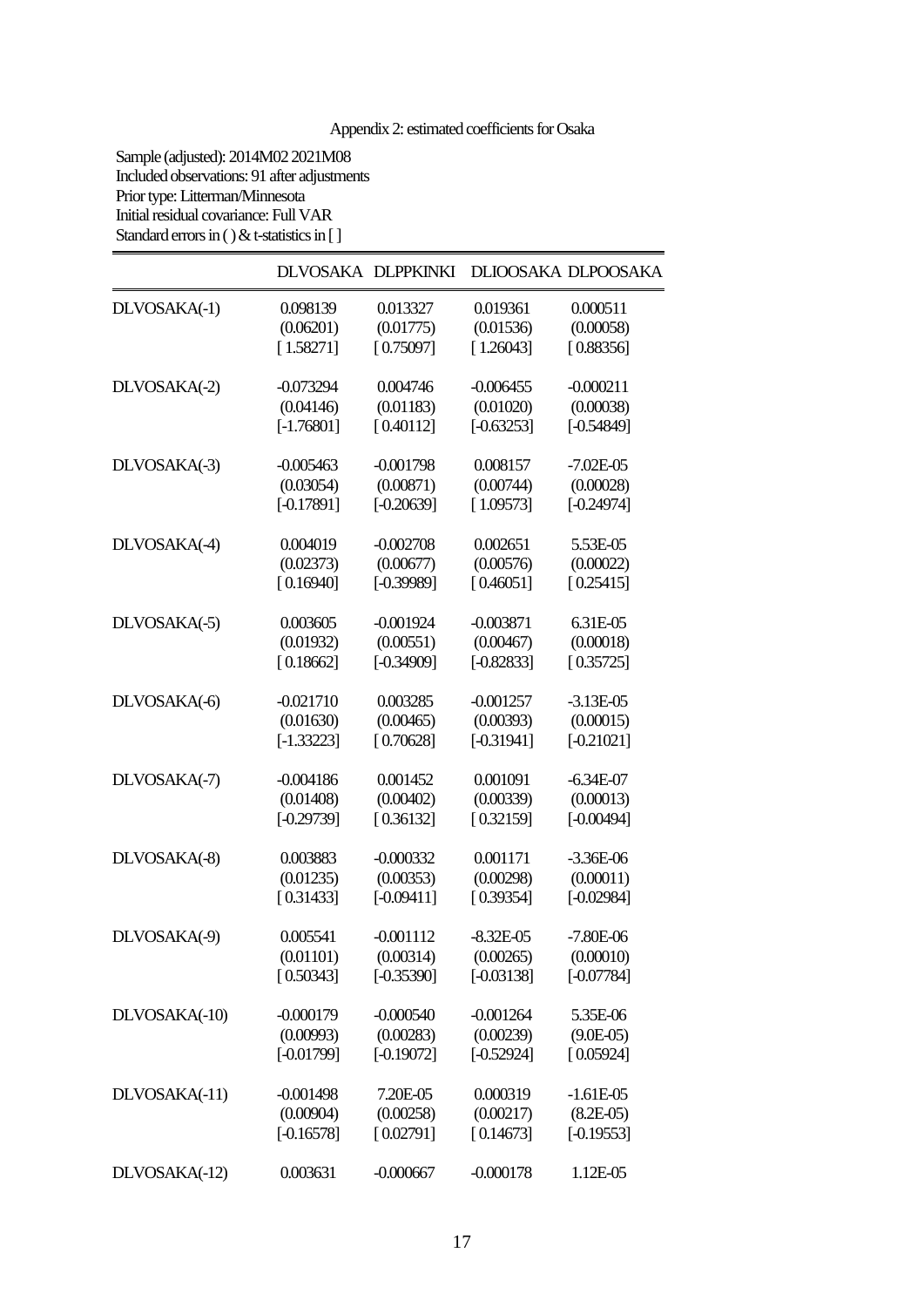|                | (0.00829)<br>[0.43790] | (0.00237)<br>$[-0.28170]$ | (0.00199)<br>$[-0.08899]$ | $(7.5E-05)$<br>[0.14848] |
|----------------|------------------------|---------------------------|---------------------------|--------------------------|
| DLPPKINKI(-1)  | 0.173497               | 0.317986                  | 0.136463                  | $-0.000267$              |
|                | (0.23842)              | (0.06878)                 | (0.05924)                 | (0.00223)                |
|                | [0.72769]              | [4.62304]                 | [2.30371]                 | $[-0.11956]$             |
| DLPPKINKI(-2)  | $-0.018977$            | $-0.019872$               | $-0.031618$               | 0.001038                 |
|                | (0.15349)              | (0.04452)                 | (0.03774)                 | (0.00142)                |
|                | $[-0.12364]$           | $[-0.44632]$              | $[-0.83787]$              | [0.72892]                |
| DLPPKINKI(-3)  | 0.032307               | $-0.023028$               | 0.007619                  | 0.000331                 |
|                | (0.10739)              | (0.03120)                 | (0.02630)                 | (0.00099)                |
|                | [0.30083]              | $[-0.73812]$              | [0.28966]                 | [0.33354]                |
| DLPPKINKI(-4)  | $-0.031994$            | $-0.000719$               | 0.005435                  | $-0.000254$              |
|                | (0.08246)              | (0.02397)                 | (0.02014)                 | (0.00076)                |
|                | $[-0.38800]$           | $[-0.03001]$              | [0.26977]                 | $[-0.33349]$             |
| DLPPKINKI(-5)  | $-0.029826$            | 0.007380                  | $-0.001178$               | $-0.000219$              |
|                | (0.06683)              | (0.01944)                 | (0.01630)                 | (0.00062)                |
|                | $[-0.44628]$           | [0.37957]                 | $[-0.07226]$              | $[-0.35614]$             |
| DLPPKINKI(-6)  | $-0.031942$            | 0.009161                  | $-0.003388$               | $-6.42E - 05$            |
|                | (0.05614)              | (0.01634)                 | (0.01367)                 | (0.00052)                |
|                | $[-0.56902]$           | [0.56077]                 | $[-0.24778]$              | $[-0.12421]$             |
| DLPPKINKI(-7)  | $-0.011195$            | 0.003587                  | $-0.003294$               | 8.95E-05                 |
|                | (0.04837)              | (0.01408)                 | (0.01177)                 | (0.00045)                |
|                | $[-0.23145]$           | [0.25476]                 | $[-0.27980]$              | [0.20119]                |
| DLPPKINKI(-8)  | 0.008953               | $-0.000370$               | 0.000233                  | $-4.79E-06$              |
|                | (0.04246)              | (0.01236)                 | (0.01033)                 | (0.00039)                |
|                | [0.21085]              | $[-0.02991]$              | [0.02253]                 | $[-0.01226]$             |
| DLPPKINKI(-9)  | 0.014035               | $-0.000360$               | 0.002390                  | $-9.71E-05$              |
|                | (0.03782)              | (0.01101)                 | (0.00920)                 | (0.00035)                |
|                | [0.37111]              | $[-0.03268]$              | [0.25993]                 | $[-0.27931]$             |
| DLPPKINKI(-10) | 0.002013               | $-0.000747$               | $-0.000793$               | $-2.65E-05$              |
|                | (0.03410)              | (0.00993)                 | (0.00829)                 | (0.00031)                |
|                | [0.05902]              | $[-0.07519]$              | $[-0.09568]$              | $[-0.08446]$             |
| DLPPKINKI(-11) | $-0.005040$            | 2.63E-05                  | $-0.001003$               | $-3.30E - 05$            |
|                | (0.03103)              | (0.00904)                 | (0.00754)                 | (0.00029)                |
|                | $[-0.16243]$           | [0.00291]                 | $[-0.13302]$              | $[-0.11559]$             |
| DLPPKINKI(-12) | 0.002194               | $-0.001311$               | 0.000152                  | 4.80E-05                 |
|                | (0.02847)              | (0.00829)                 | (0.00692)                 | (0.00026)                |
|                | [0.07708]              | $[-0.15808]$              | [0.02194]                 | [0.18329]                |
| DLIOOSAKA(-1)  | 0.005059               | $-0.061256$               | $-0.313010$               | 0.000759                 |
|                | (0.19193)              | (0.05519)                 | (0.04752)                 | (0.00179)                |
|                | [0.02636]              | $[-1.10999]$              | $[-6.58686]$              | [0.42448]                |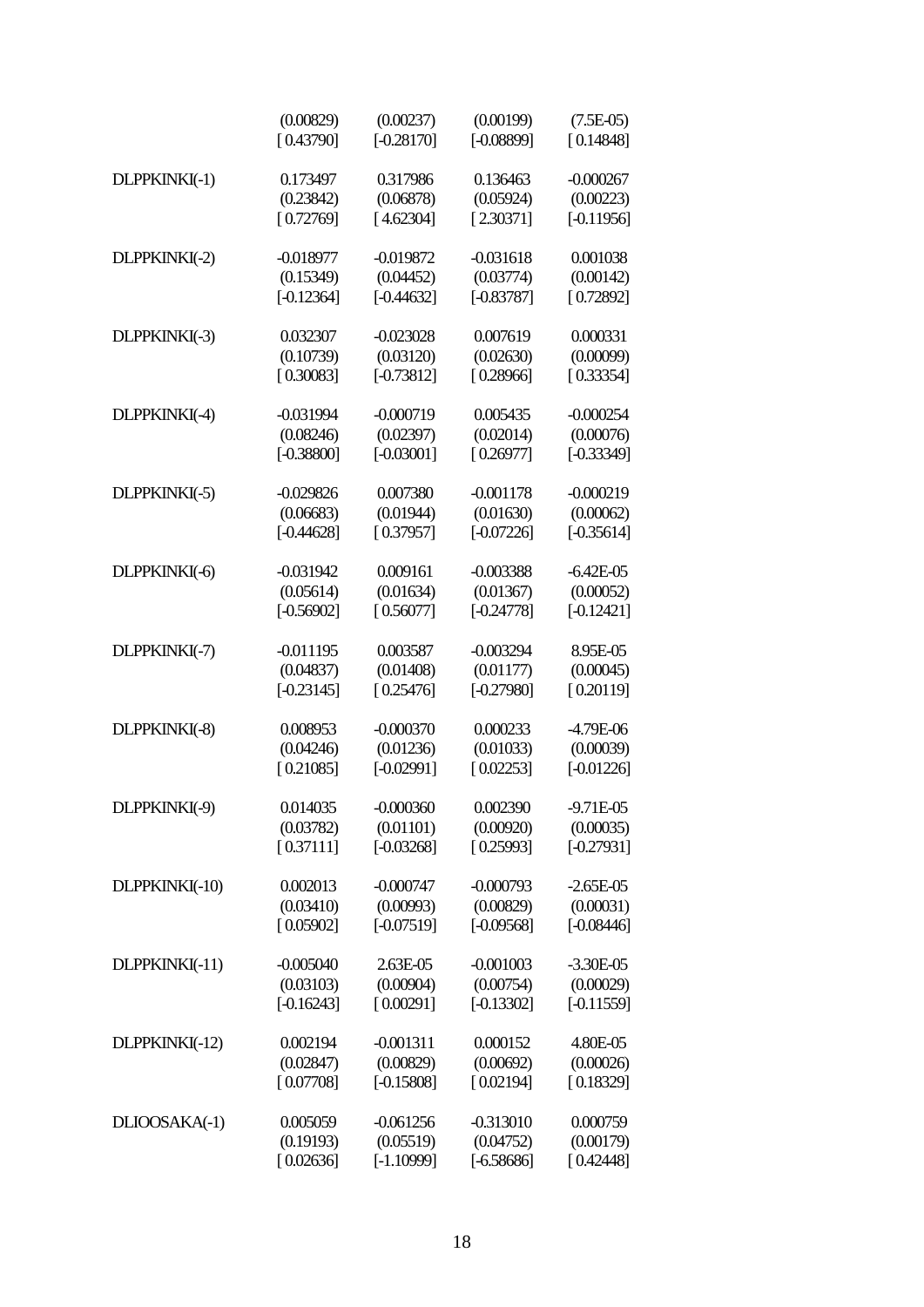| DLIOOSAKA(-2)  | $-0.276097$  | $-0.018442$  | $-0.290129$  | 9.55E-05     |
|----------------|--------------|--------------|--------------|--------------|
|                | (0.14776)    | (0.04245)    | (0.03685)    | (0.00138)    |
|                | $[-1.86855]$ | $[-0.43440]$ | $[-7.87284]$ | [0.06919]    |
| DLIOOSAKA(-3)  | $-0.007259$  | 0.007183     | 0.039847     | 5.83E-05     |
|                | (0.11722)    | (0.03372)    | (0.02912)    | (0.00109)    |
|                | $[-0.06192]$ | [0.21303]    | [1.36856]    | [0.05352]    |
| DLIOOSAKA(-4)  | 0.028752     | $-0.003012$  | 0.003989     | -4.70E-05    |
|                | (0.09242)    | (0.02660)    | (0.02291)    | (0.00086)    |
|                | [0.31109]    | $[-0.11325]$ | [0.17415]    | $[-0.05488]$ |
| DLIOOSAKA(-5)  | 0.014930     | $-0.001054$  | 0.003519     | 0.000247     |
|                | (0.07586)    | (0.02184)    | (0.01877)    | (0.00070)    |
|                | [0.19682]    | $[-0.04825]$ | [0.18750]    | [0.35172]    |
| DLIOOSAKA(-6)  | $-0.013617$  | 0.004172     | $-0.001358$  | $-0.000135$  |
|                | (0.06434)    | (0.01853)    | (0.01589)    | (0.00059)    |
|                | $[-0.21164]$ | [0.22517]    | $[-0.08542]$ | $[-0.22703]$ |
| DLIOOSAKA(-7)  | $-0.059255$  | 0.004354     | $-0.009974$  | $-0.000160$  |
|                | (0.05580)    | (0.01607)    | (0.01377)    | (0.00052)    |
|                | $[-1.06188]$ | [0.27086]    | $[-0.72436]$ | $[-0.31026]$ |
| DLIOOSAKA(-8)  | 0.037384     | $-0.000447$  | 0.004702     | 0.000123     |
|                | (0.04936)    | (0.01422)    | (0.01216)    | (0.00046)    |
|                | [0.75734]    | $[-0.03140]$ | [0.38659]    | [0.26944]    |
| DLIOOSAKA(-9)  | 0.023184     | $-0.002484$  | 0.015510     | $-6.86E-05$  |
|                | (0.04416)    | (0.01273)    | (0.01087)    | (0.00041)    |
|                | [0.52493]    | $[-0.19517]$ | [1.42647]    | $[-0.16843]$ |
| DLIOOSAKA(-10) | $-0.019358$  | $-0.001960$  | $-0.015917$  | 6.26E-05     |
|                | (0.04000)    | (0.01153)    | (0.00984)    | (0.00037)    |
|                | $[-0.48401]$ | $[-0.17005]$ | $[-1.61801]$ | [0.16991]    |
| DLIOOSAKA(-11) | 0.000247     | $-0.000204$  | $-0.007719$  | 7.05E-05     |
|                | (0.03657)    | (0.01054)    | (0.00899)    | (0.00034)    |
|                | [0.00675]    | $[-0.01938]$ | $[-0.85887]$ | [0.20942]    |
| DLIOOSAKA(-12) | 0.006302     | 0.001136     | 0.013256     | $-0.000103$  |
|                | (0.03358)    | (0.00968)    | (0.00825)    | (0.00031)    |
|                | [0.18770]    | [0.11738]    | [1.60717]    | $[-0.33251]$ |
| DLPOOSAKA(-1)  | $-8.508390$  | 1.344986     | 0.099986     | $-0.266644$  |
|                | (6.85303)    | (1.96783)    | (1.70519)    | (0.06451)    |
|                | $[-1.24155]$ | [0.68349]    | [0.05864]    | $[-4.13324]$ |
| DLPOOSAKA(-2)  | 2.102019     | $-0.888017$  | 0.362231     | $-0.024913$  |
|                | (4.61462)    | (1.32627)    | (1.14194)    | (0.04338)    |
|                | [0.45551]    | $[-0.66956]$ | [0.31721]    | $[-0.57422]$ |
| DLPOOSAKA(-3)  | $-1.111590$  | 0.139274     | 0.079360     | $-0.009023$  |
|                | (3.30902)    | (0.95218)    | (0.81336)    | (0.03097)    |
|                | $[-0.33593]$ | [0.14627]    | [0.09757]    | $[-0.29137]$ |